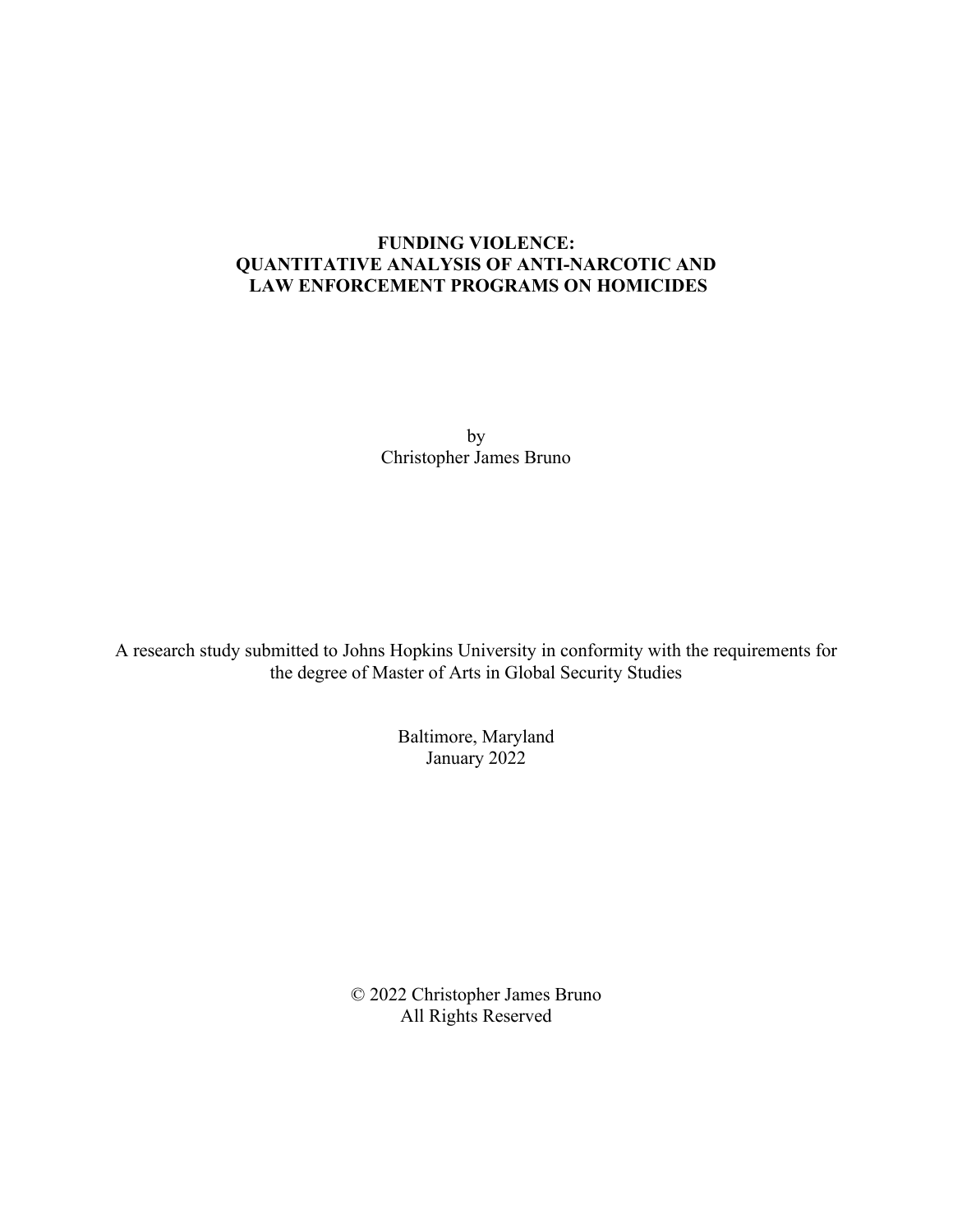## **Abstract**

The growing pattern of violence and increasing number of transnational criminal organizations has not been satisfactorily addressed by policy research. Current qualitative and historical analysis suggests a strong, positive relationship between funding for anti-narcotic and law enforcement (ANLE) programs and violence, but there is little quantitative analysis on the topic. This paper uses Bivariate analysis to provide statistical evidence on the impact of these ANLE programs. Although this study failed to demonstrate a relationship between funding for these programs and homicides, this quantitative research contradicts previous studies that suggest there is a significant relationship between the two. Policy researchers should continue to use alternative and additional sources of quantitative analysis to further investigate the relationship between the ANLE programs and homicides.

**Primary Reader and Advisor**: Professor Sarah Clark and Dr. Joyce **Secondary Reader**: Professor Eckel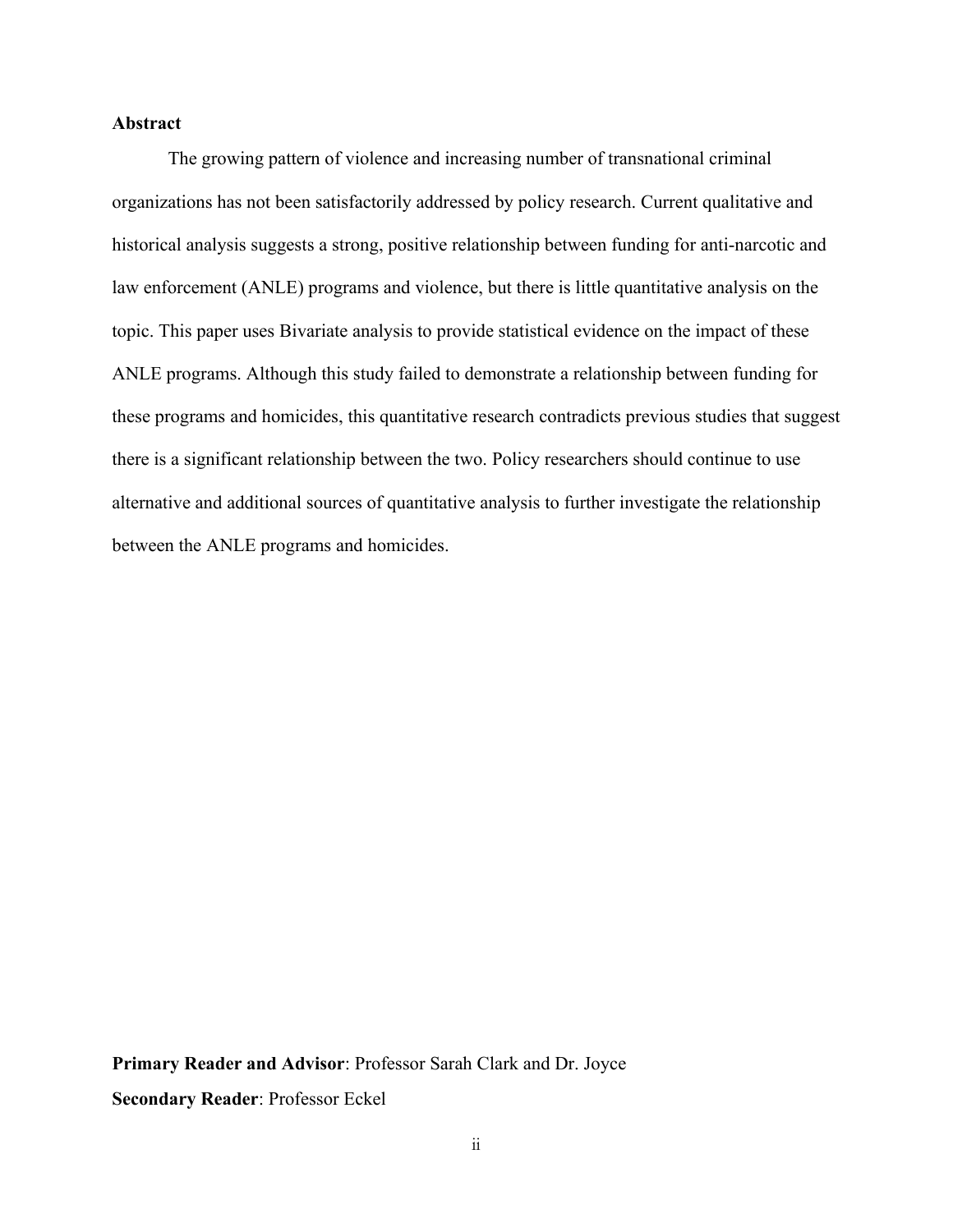## **ACKNOWLEDGEMENTS**

I would like to thank my wife, family, friends, and coworkers for their support as I worked though the Global Security Studies program at Johns Hopkins University. I would also like to thank my professors and classmates for all they taught me, and a special thank you to Nicole Eshelman for starting my love for the Social Sciences.

*Christopher J. Bruno*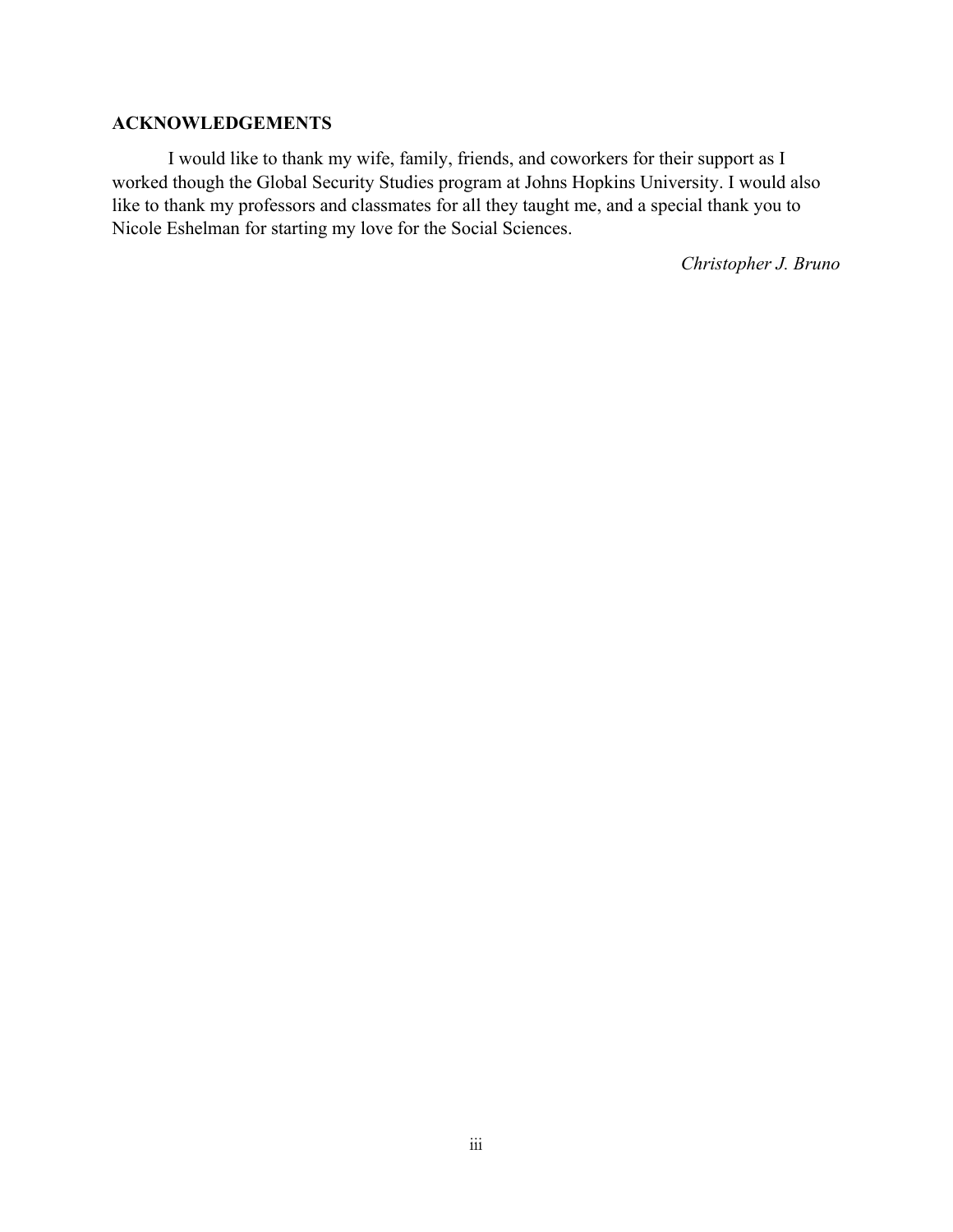# **TABLE OF CONTENTS**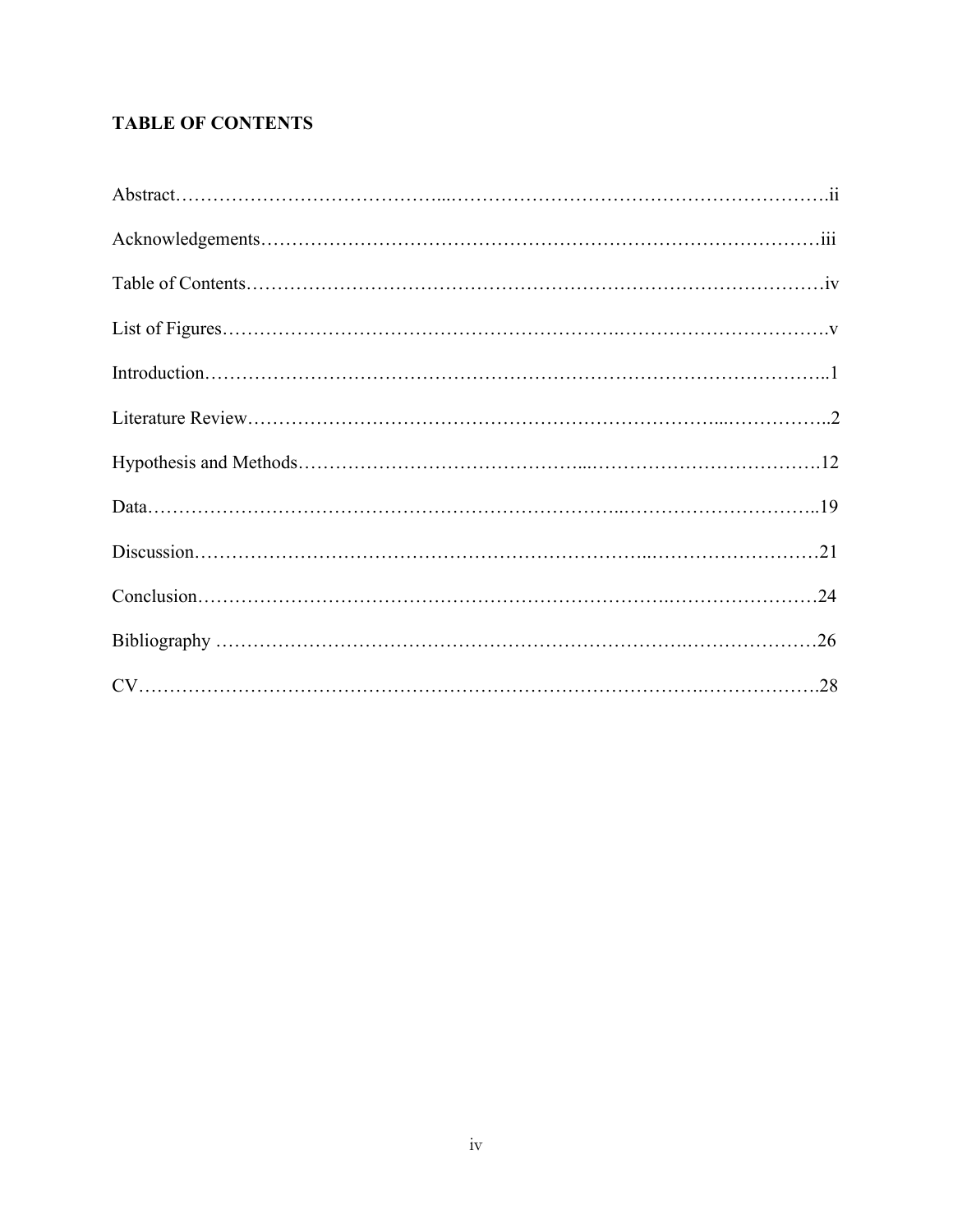# **LIST OF FIGURES**

| and the number of homicides occurring within Mexico using INEGI Dataset        |  |
|--------------------------------------------------------------------------------|--|
|                                                                                |  |
| and the number of homicides occurring within Mexico using UN Dataset           |  |
| Figure 5: Bivariate Regression (IV: Funding in USD, DV: Number of Homicides 19 |  |
| per Year using INEGI Dataset                                                   |  |
| Figure 6: Bivariate Regression (IV: Funding in USD, DV: Number of Homicides 20 |  |
| per Year using UN Dataset                                                      |  |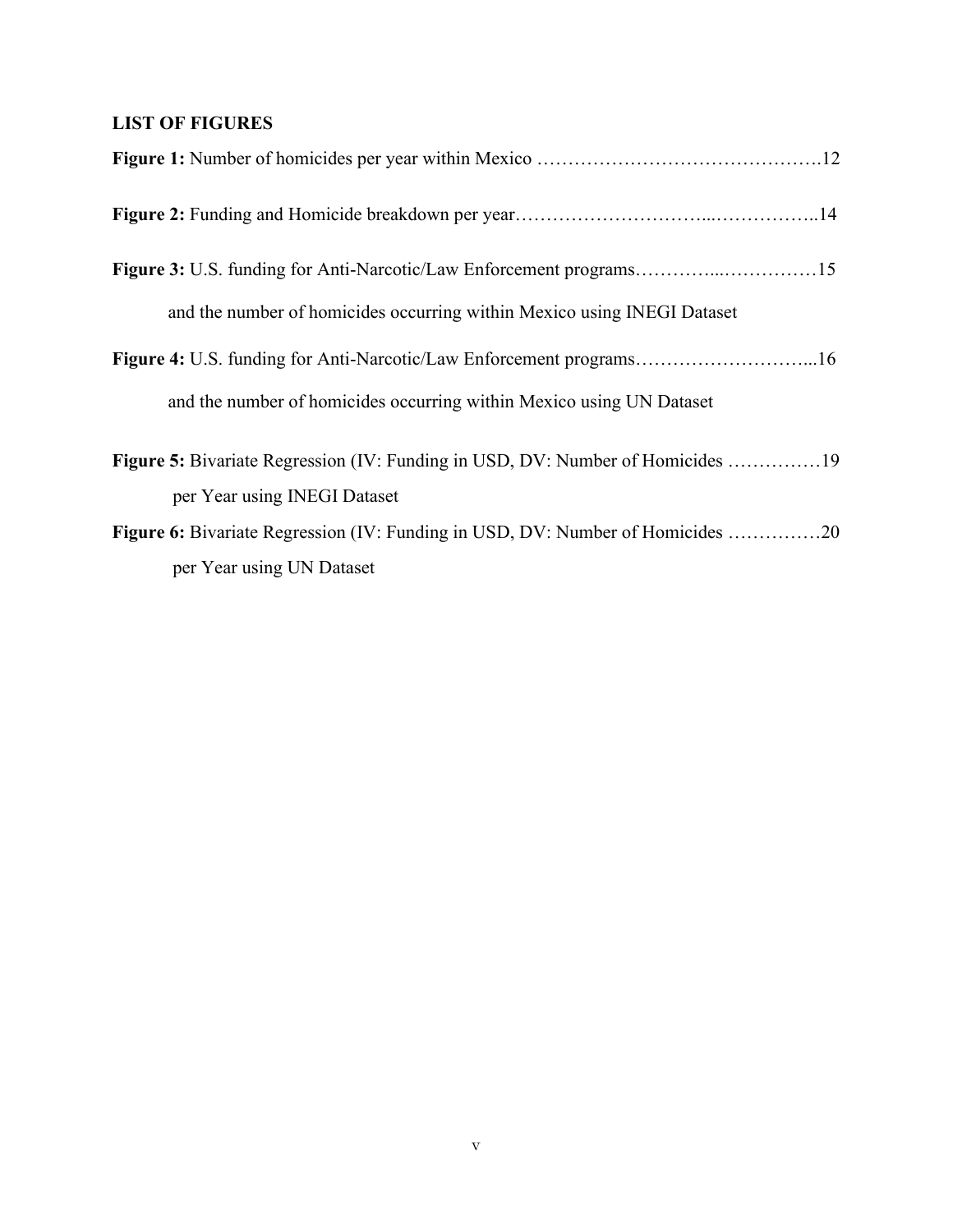### **INTRODUCTION**

Violence in Mexico has been growing over the past thirty years. Since 1990, the number of homicides has more than doubled to its current level of 36,579 for the year 2020.<sup>1</sup> The criminal groups involved in perpetrating the violence are commonly referred to as drug cartels, and the conflict against them as a War on Drugs, a term coined by President Nixon. These groups are now more than just drug cartels moving drugs into the United States. Instead, these groups are involved in all sorts of criminal operations including human smuggling, gun running, oil theft, money laundering, and even the oxygen trade for COVID patients on ventilators. 2

Violence and crime have always gone together, but the escalation of violence regarding the Mexican Transnational Criminal Organizations, TCOs, is growing despite international attention and intervention. These TCOs started with four primary drug cartels but as of 2020, there are an estimated nine primary TCOs, 20 major TCOs, and more than 200 smaller supporting criminal organizations.<sup>3</sup> Unfortunately, while these groups have been increasing in number, so has the violence within Mexico. Perhaps the only aspect of TCOs on which all scholars and politicians agree is that the violence over the past decades has been growing. The root cause for the escalation in violence, however, varies depending on the analysis.

Some scholars, such as Edward Hunt, provide a qualitative approach to analyzing the violence occurring in Mexico. Others, such as William Marcy, provide historical analyses on the

<sup>&</sup>lt;sup>1</sup> INEGI. 2021. *Indicator Bank*. Accessed September 2021.

http://en.www.inegi.org.mx/app/indicadores/#divFV6300000264.

<sup>2</sup> The Associated Press. 2021. "In Mexico amid Covid pandemic, oxygen demand has led to crime." *NCB News*, January 27. Accessed September 2021. https://www.nbcnews.com/news/latino/mexico-amid-covidpandemic-oxygen-demand-has-led-crime-n1255838.

<sup>&</sup>lt;sup>3</sup> Beittel, June S. 2020. "Mexico: Organized Crime and Drug Trafficking." Congressional Research Reports, 1-34.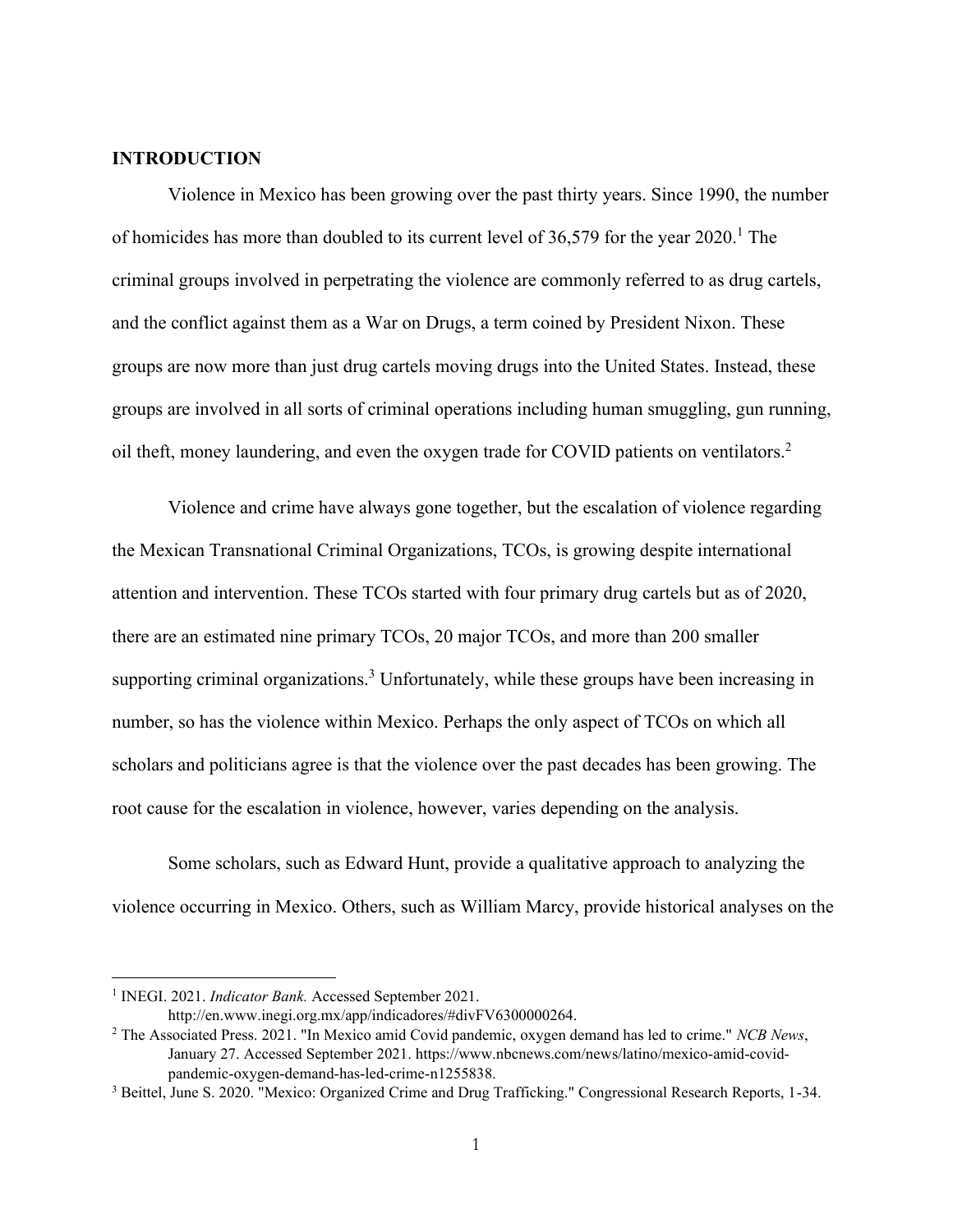policies used to combat violence in Mexico. This study will look to provide a quantitative analysis to complement previous studies. Violence is operationalized as the number of homicides occurring within Mexico per year. Annual homicides in Mexico were located using a UN dataset on homicides in Mexico and INEGI, another publicly available database containing various datasets. ANLE program growth was operationalized as funding for ANLE programs based on U.S. State Department data. Bivariate analysis will be used to analyze the relationship between the dependent variable, homicides, and the independent variable, funding. This study hypothesizes that there is a significant, linear, and positive relationship between ANLE funding and the number of homicides per year in Mexico. The null hypothesis is that there is no significant relationship between the two. Analysis on publicly available source data from both INEGI and the UN dataset, provided no statistically significant relationship between the two variables after running Bivariate regression and only a slight, but statistically insignificant, positive relationship between funding and homicides. While there failed to be a significant relationship between the two, this result contradicts most previous studies that argue there is a direct relationship between ANLE programs and homicides in Mexico.

### **LITERATURE REVIEW**

#### **Policing Crime**

A less invasive method of controlling crime is by using domestic police instead of foreign military forces. Academic writing has included both international and domestic policing studies, and the results are mixed. Some authors suggest a weak relationship between deploying police and a decrease in crime, whereas others suggest police deployment only pushes crime into surrounding areas.

2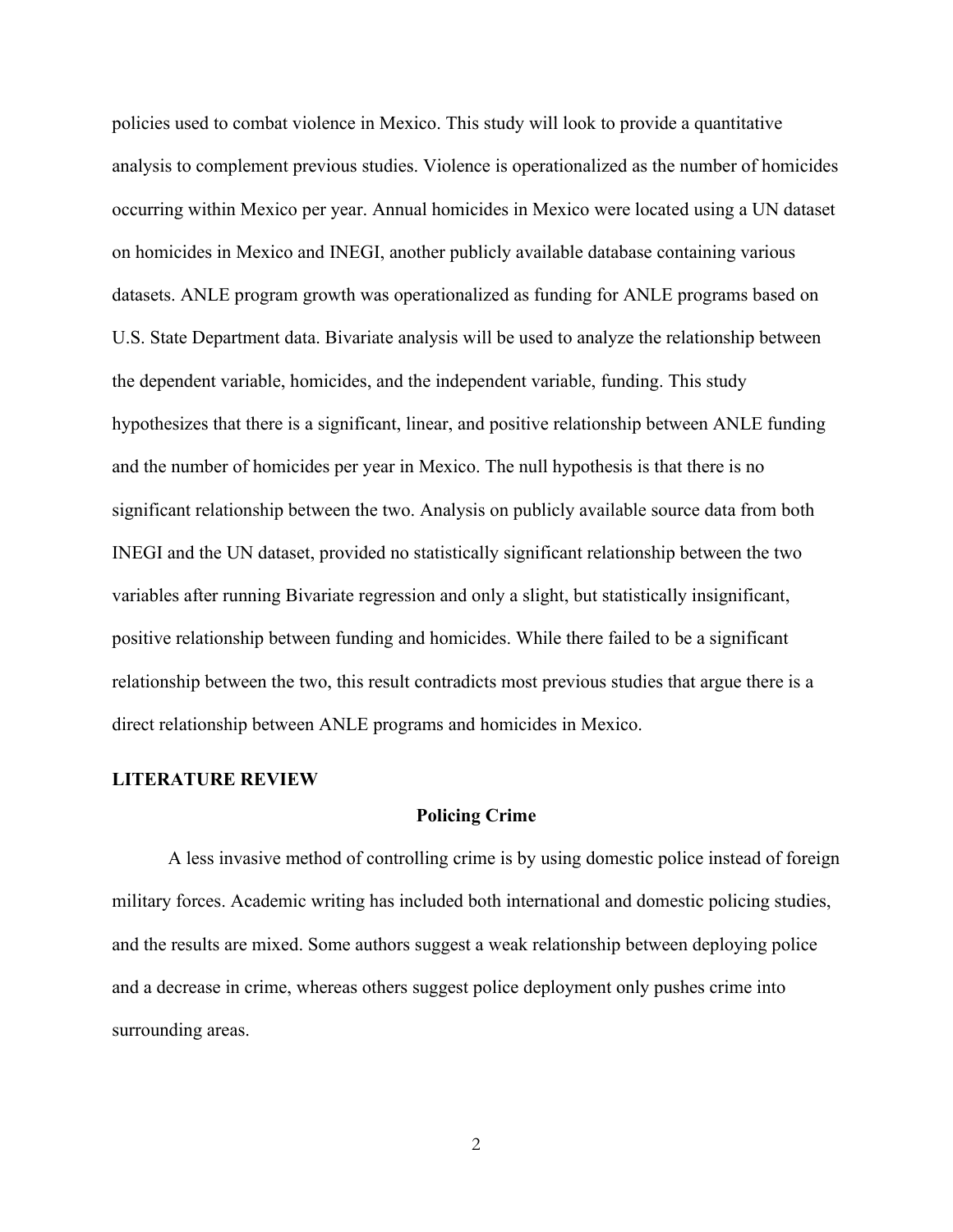Taylor et. al used police data from Jacksonville, Florida to compare the effectiveness of police deployments in hotspot crime reduction. His study found a 33% decrease in street violence and a negative, but statistically insignificant, decrease in property crime during the deployment of domestic police.<sup>4</sup> The study by Braga and Weisburd on police presence as deterrence found a statistically significant decrease in crime, but their study also suggested that other variables impacted the decrease in crime. <sup>5</sup> These other yet unknown co-variables may be so impactful that even with their significant results, more analyses like theirs should be completed to better understand what factors impact deterrence.<sup>6</sup>

Baudains et. al. describe how police presence at violent events may have the opposite of the desired effect; police deployment in areas of violence may contribute to street violence. After completing a multivariate analysis on uprisings in India, Baudains et. al. concludes that police presence "at violent events exacerbated the conflict, leading to more events than would have otherwise occurred, at least in the short term."<sup>7</sup> His conclusions are not only in contrast with Woods and Braga and Weisburd, but also may be more relevant to the study of counterinsurgencies.

While police action was studied in all three of the above analyses, the studies on hotspots were primarily focused on domestic street crime. Baudain et. al.'s study focused on violence stemming from insurgent activities and the outcome of a police response. The transnational aspect of Mexican TCOs and the extreme nature of the violence used by these groups may add

<sup>4</sup> Taylor, Bruce, Christopher Koper, and Daniel Woods. 2011. "A randomized controlled trial of different policing strategies at hot spots of violent crime." *Journal of Experimental Criminology* 7: 149-181.

<sup>5</sup> Braga, Anthony, and David Weisburd. 2012. "The Effects of Focused Deterrence Strategies on Crime: A Systematic Review and Meta-Analysis of the Empirical Evidence." *Journal of Research in Crime and Delinquency* 49 (3): 323-358.

<sup>6</sup> Braga & Weisburd, "The Effects of Focused Deterrence," 324.

<sup>7</sup> Baudains, Peter, Jyoti Belur, Alex Braithwaite, Elio Marchione, and Shane Johnson. 2019. "The exacerbating effect of police presence: A multivariate point process analysis of the Naxal conflict." *Political Geography* 68: 12-22.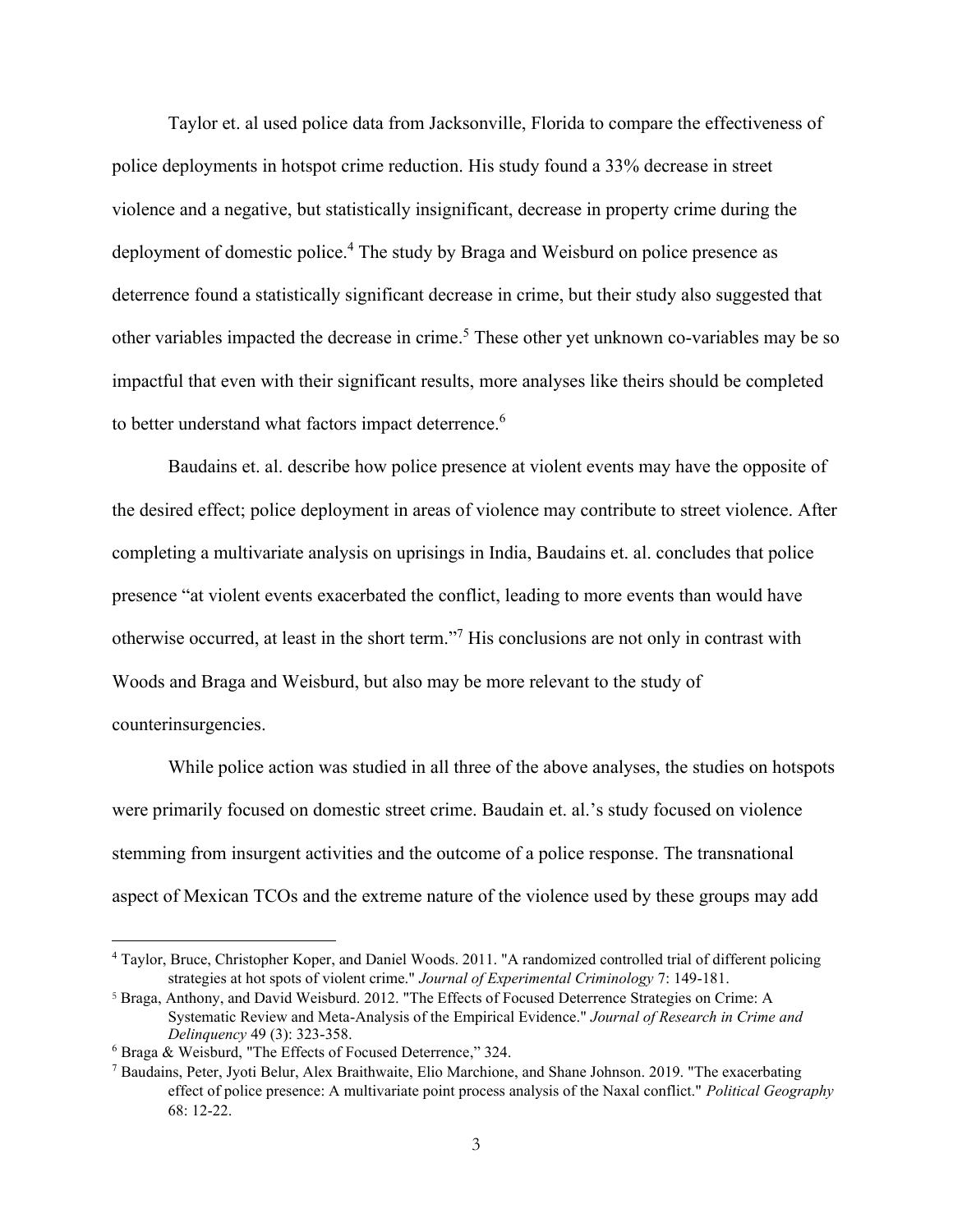other variables not included in the earlier studies that demonstrated police presence decreases violence. While these studies were completed in the US and not in Mexico, they could provide insight into the application of domestic military force and law enforcement officials to control the Mexican TCOs.

Both the Merida Initiative and Plan Colombia emphasize the "hard-side" approach to combatting crime. Both programs utilize law enforcement and military efforts in an effort to decrease crime. Plan Colombia existed in the form of a \$6.1 billion fund for counterdrug operations and an increase in military and police capabilities.<sup>8</sup> The Merida Initiative years later initiated similar "hard-side" efforts again with military and police training and equipment, along with anti-poppy cultivation programs.<sup>9</sup>

#### **Plan Colombia**

Historical examples of the Merida Initiative have occurred elsewhere in the Americas that also attempted to control transnational criminal organizations. Plan Colombia was a U.S. initiative that was used to combat the Colombian-based transnational criminal organizations as well as the Revolutionary Armed Forces of Colombia – People's Army, or FARC. Under U.S. Presidents Clinton and Bush, more than 7 billion dollars were spent on counterinsurgency and counternarcotic programs under the control of contractors, civilian officials, and the military.<sup>10</sup> The use of law enforcement and the military are very similar to those of the Merida Initiative. Both used military funding to disrupt transnational criminal organizations and the violence surrounding the operations of these groups. Within limited frameworks, some groups even consider Plan Colombia a successful predecessor to the Merida Initiative since the U.S. provided

<sup>8</sup> Oehme, Chester. 2010. "Plan Colombia." Democracy and Security 6 (3): 221-236.

<sup>9</sup> Ocampomi. 2021. *The Merida Initiative.* March 22. Accessed August 2021. https://mx.usembassy.gov/the-meridainitiative/.

<sup>&</sup>lt;sup>10</sup> Brands, Hal. 2009. Mexico's Narco-insurgency and US Counterdrug Policy. US Army War College, 1-61.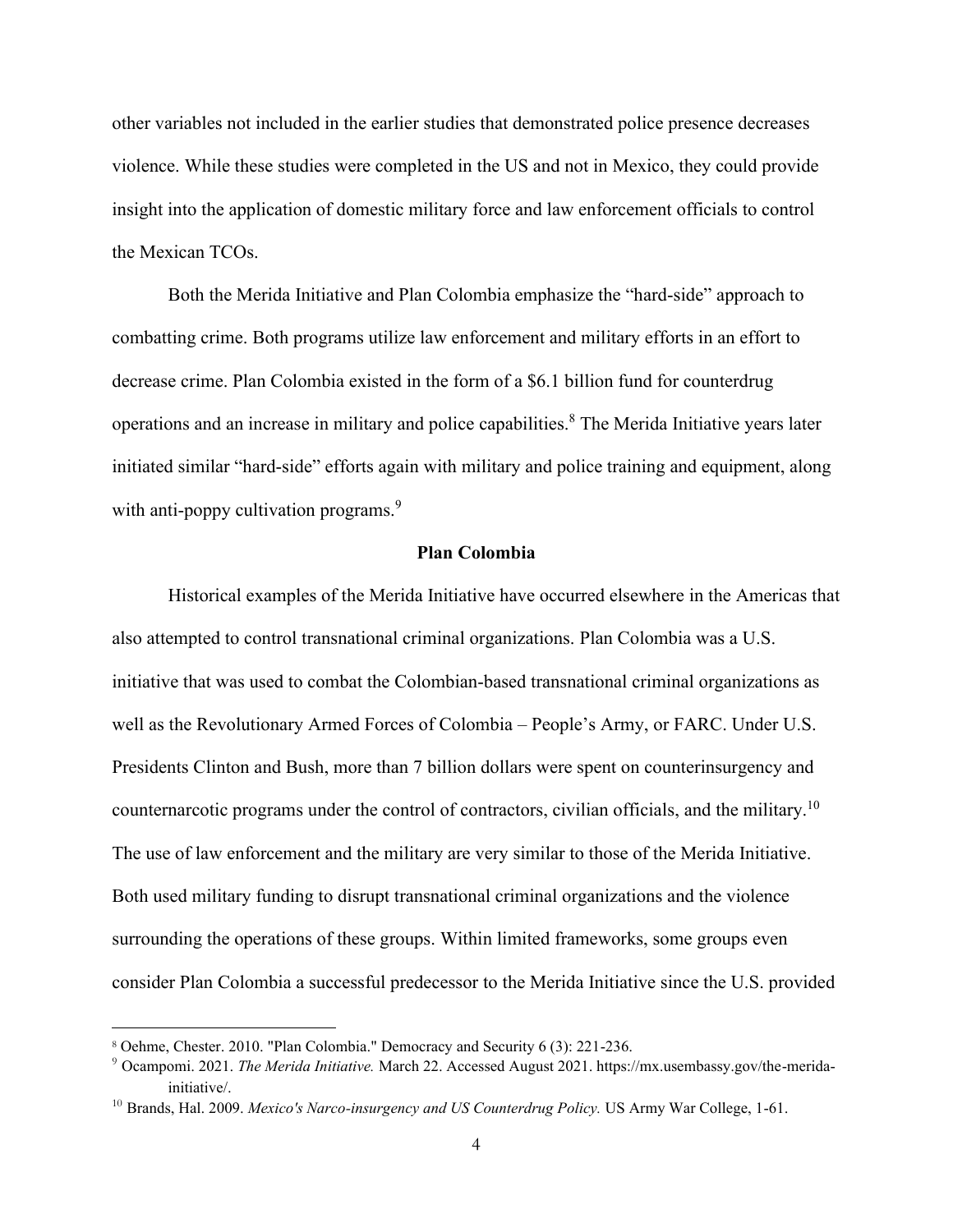funding and anti-narcotic training and eventually decreased the influence of Colombian cartels. In its tactics and strategies, Plan Colombia was very similar to the Merida Initiative. While there are similarities, the overall outcomes between the two programs are slightly different. Increasing pressure against the Colombian TCOs weakened the groups, but strengthened FARC, and at the minimum; continued the political violence.<sup>11</sup> However, the difference in actors on either side is worth mentioning. Plan Colombia had a larger scope in that U.S. contractors and military forces were able to operate within Colombia. This type of direct U.S. military intervention is not occurring in Mexico at the time of this paper, nor are there any solely political insurgents operating in Mexico alongside the TCOs.

Like studies on the Merida Initiative, many of the studies on Plan Colombia are qualitative. Rochlin completed a policy review of Revolution in Military Affairs (RMA) and the impact its implementation in Colombia had on violence. Rochlin concluded that while the insurgents became fragmented, "they were by no means broken. Violent conflict in the country will continue into the foreseeable future."<sup>12</sup> Other qualitative studies, such as the one by Aviles, claimed the program was never truly meant to combat transnational organized crime or insurgents. Instead, by completing a policy review, he suggests Plan Colombia was operated and directed by corporations, politicians, and lobbyists to ensure economic stability that favored the  $U.S.<sup>13</sup>$ 

<sup>&</sup>lt;sup>11</sup> Peceny, Mark, and Michael Durnan. 2006. "The FARC's Best Friend: U.S. Antidrug Policies and the Deepening of Colombia's Civil War in the 1990s." *Latin American Politics and Society* 48 (2): 95-116.

<sup>12</sup> Rochlin, Jim. 2011. "Plan Colombia and the revolution in military affairs: the demise of the FARC." *Review of International Studies* 37 (2): 715-740.

<sup>13</sup> Aviles, William. 2008. "US Intervention in Colombia: The Role of Transnational Relations." *Bulletin of Latin American Research,* 27 (3): 410-429.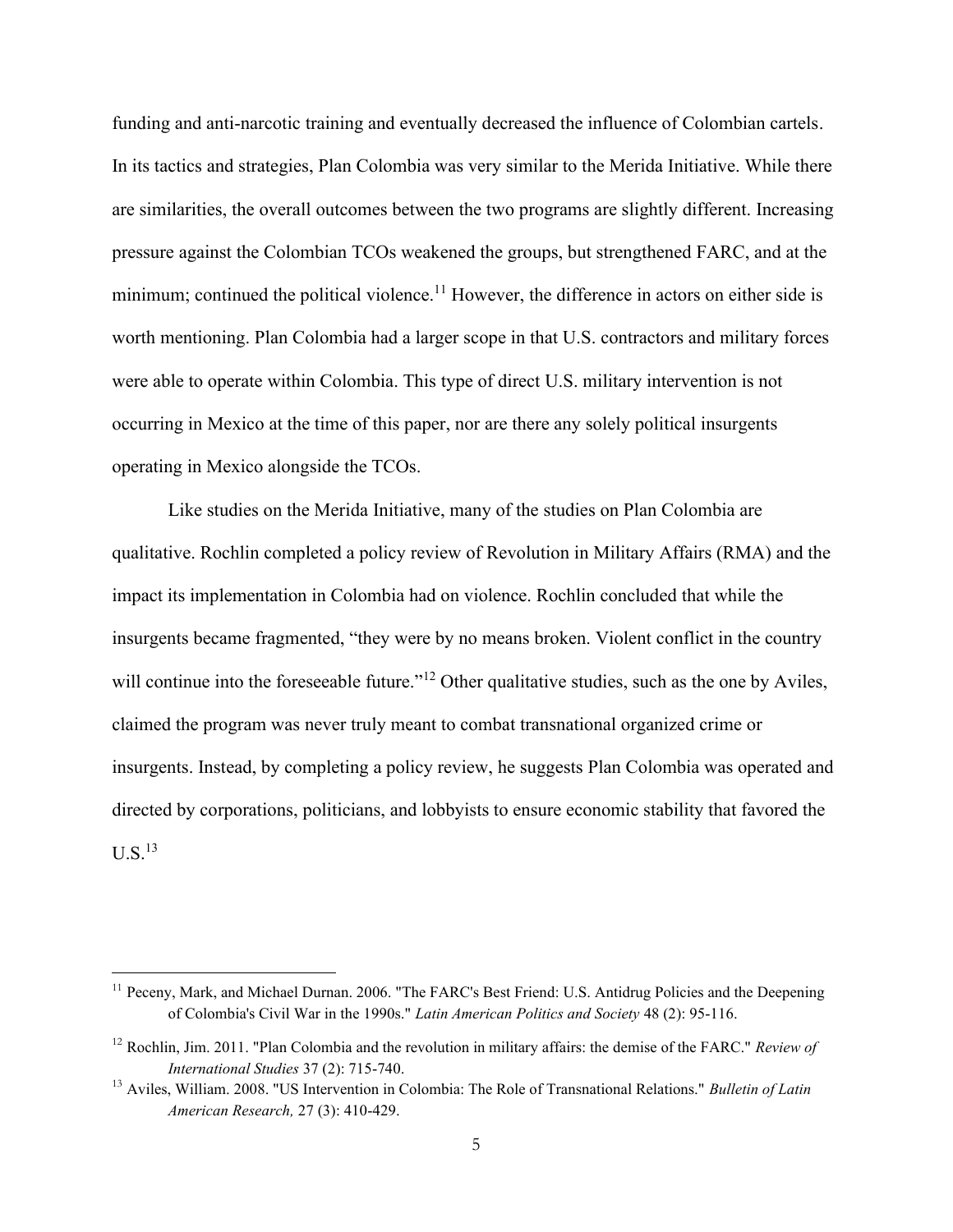Quantitative studies on Plan Colombia do exist but are focused less directly on violence and more on the variables of drug production. Dion and Russler completed a quantitative analysis on the impact of Plan Colombia, but their study was focused on coca production and eradication. In order to analyze the impact of eradication statistically, Dion and Russler used Prais-Winsten regression models and found aerial eradication only had a small impact on overall Colombian coca cultivation.<sup>14</sup> Oehme's policy review used some quantitative data, but like Dion, the focus was on coca eradication. Oehme concluded that while eradication was occurring on a large physical scale, its impact on cocaine production may have been limited.<sup>15</sup> However, and important to this study, the violence spillover associated with eradication programs was occurring following the eradication. Oehme claims these eradication programs displaced civilians, increased overall violence, and caused corruption in law enforcement and government institutions.<sup>16</sup> Oehme did not unfortunately complete quantitative analysis on these claims of violence or displacements.

Specifically related to violence, Ceballos completed a historical analysis of Plan Colombia and its impact on violence. Ceballos concluded violence, specifically homicides, were highest in municipalities where government pressure against narco-traffickers and insurgents disrupted the criminal status quo.<sup>17</sup> Hylton argues a similar conclusion, but that this outcome was framed as a success by U.S. policymakers. Hylton uses a historical review of declassified documents to argue that despite the increasing violence, Plan Colombia was paraded as a success

<sup>&</sup>lt;sup>14</sup> Dion, Michelle, and Catherine Russler. 2008. "Eradication Efforts, the State, Displacement and Poverty: Explaining Coca Cultivation in Colombia during Plan Colombia." Journal of Latin American Studies 40 (3): 399-421.

<sup>15</sup> Oehme, "Plan Colombia," 231.

<sup>16</sup> Oehme, "Plan Colombia," 222.

<sup>&</sup>lt;sup>17</sup> Ceballos, Miguel, and Gerard Martin. 2001. "Colombia: Between Terror and Reform." Georgetown Journal of International Affairs 2 (2): 87-96.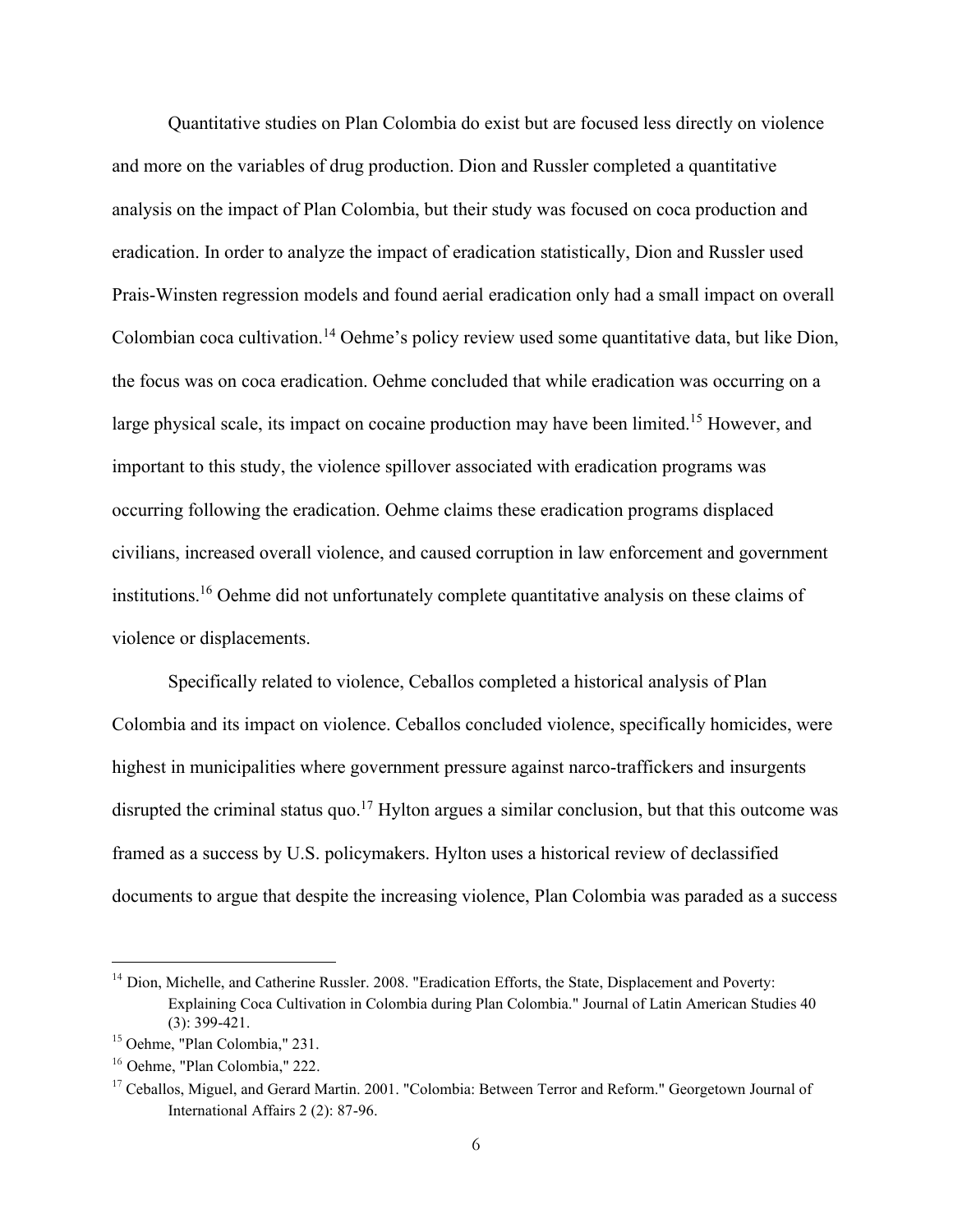since it dismantled the Medellín and Cali cartels. He warns however, that politicians highlight the decrease in homicides and kidnappings, but these were only temporary and in some cases were reversed.<sup>18</sup> Similar to Dion, Peceny's analysis on Plan Colombia concluded that military and law enforcement efforts had little impact on cocaine production but were successful at eliminating criminal groups. The program created tactical successes at the expense of strategic failures. Peceny claims the tactical successes of removing the Cali and Medellín cartels directly allowed FARC to increase their political and criminal power.<sup>19</sup>

Most of the analyses on Plan Colombia were historical and political reviews. The few quantitative studies that do exist only dealt with violence indirectly or mentioned the growth of violence as an unsupported afterthought. They instead focused on specific aspects of Plan Colombia such as eradication. Most studies highlight the success that ANLE efforts had in dismantling criminal organizations, but this success came at a cost of increasing violence. While differences exist between Plan Colombia and the Merida Initiative, the core aspects of using the military and police to disrupt criminal organizations were, and are, used in both programs. Based on the qualitative and few quantitative studies that occurred on both topics, it seems that military and law enforcement programs to control TCO groups may be successful at dismantling the groups, but produce more violence in the societies where they operate.

#### **Merida Initiative**

In 2007, the United States further pursued force-based anti-criminal policies that affected areas outside the United States as a way to decrease the amount of drugs entering the country. In

<sup>&</sup>lt;sup>18</sup> Hylton, Forrest. 2010. "Plan Colombia: The Measure of Success." The Brown Journal of World Affairs 17 (1): 99-115.

 $19$  Peceny, Mark, and Michael Durnan. 2006. "The FARC's Best Friend: U.S. Antidrug Policies and the Deepening of Colombia's Civil War in the 1990s." Latin American Politics and Society 48 (2): 95-116.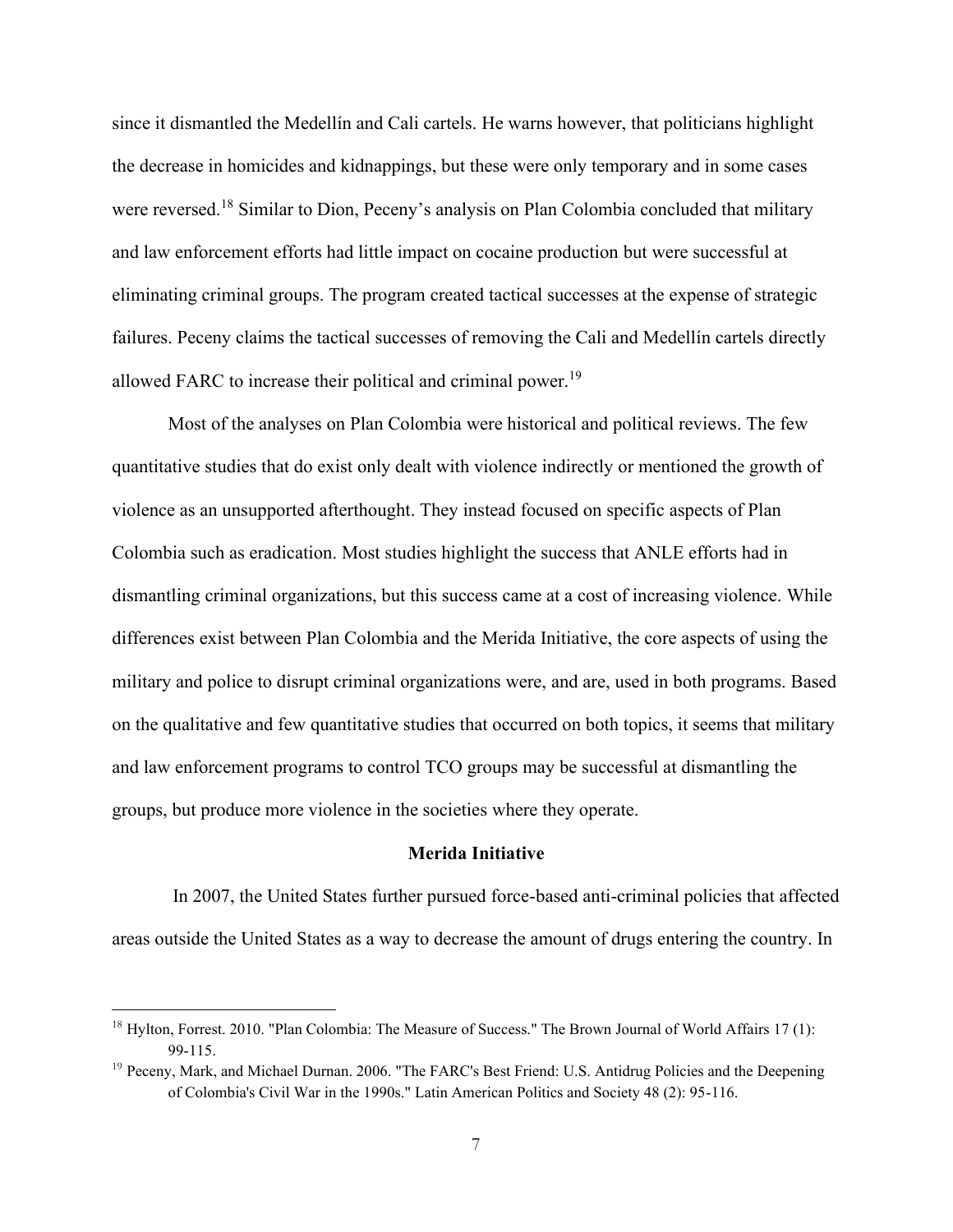2008, the Merida Initiative was officially signed as a Letter of Agreement between the United States and Mexico. This agreement built the foundation for a cooperated approach at stopping the flow of drugs and crime that was coming out of Mexico and into the United States. This program had four objectives aimed at fighting organized crime and violence. The goals were to disrupt organized crime, build the rule of law, develop border security, and finally, build stronger communities.<sup>20</sup>

The academic writing on this topic also includes mixed results regarding whether the Merida Initiative yielded positive outcomes. Many also lack statistically backed claims. Most of the academic articles once again used qualitative or historical analysis to describe the outcomes of the Merida Initiative. While historical claims are useful, quoting quantitative figures and comparing them to historical or political outcomes without any testing does not provide an adequate statistical correlation.

The best example of statistical analysis on the Merida Initiative was Melissa Dell's 2015 study on drug-related violence related to voting outcomes. Dell uses regression analysis to demonstrate the relationship between drug-related violence after changes in political parties in local mayoral elections. Specifically, she theorizes that the change in political party disrupts established criminal groups, and the vacuum that is created as a result produces violence as new groups fight for control.<sup>21</sup> While her analysis is helpful in explaining smaller scale pockets of violence, the larger significance is unknown. A perhaps oversimplified solution to the problem would be to simply not hold elections. Additionally, the study is now six years old, during which

<sup>20</sup> Ocampomi. "*The Merida Initiative."*

<sup>21</sup> Dell, Melissa. 2015. "Trafficking Networks and the Mexican Drug War." *American Economic Review* 105 (6): 1738-1779.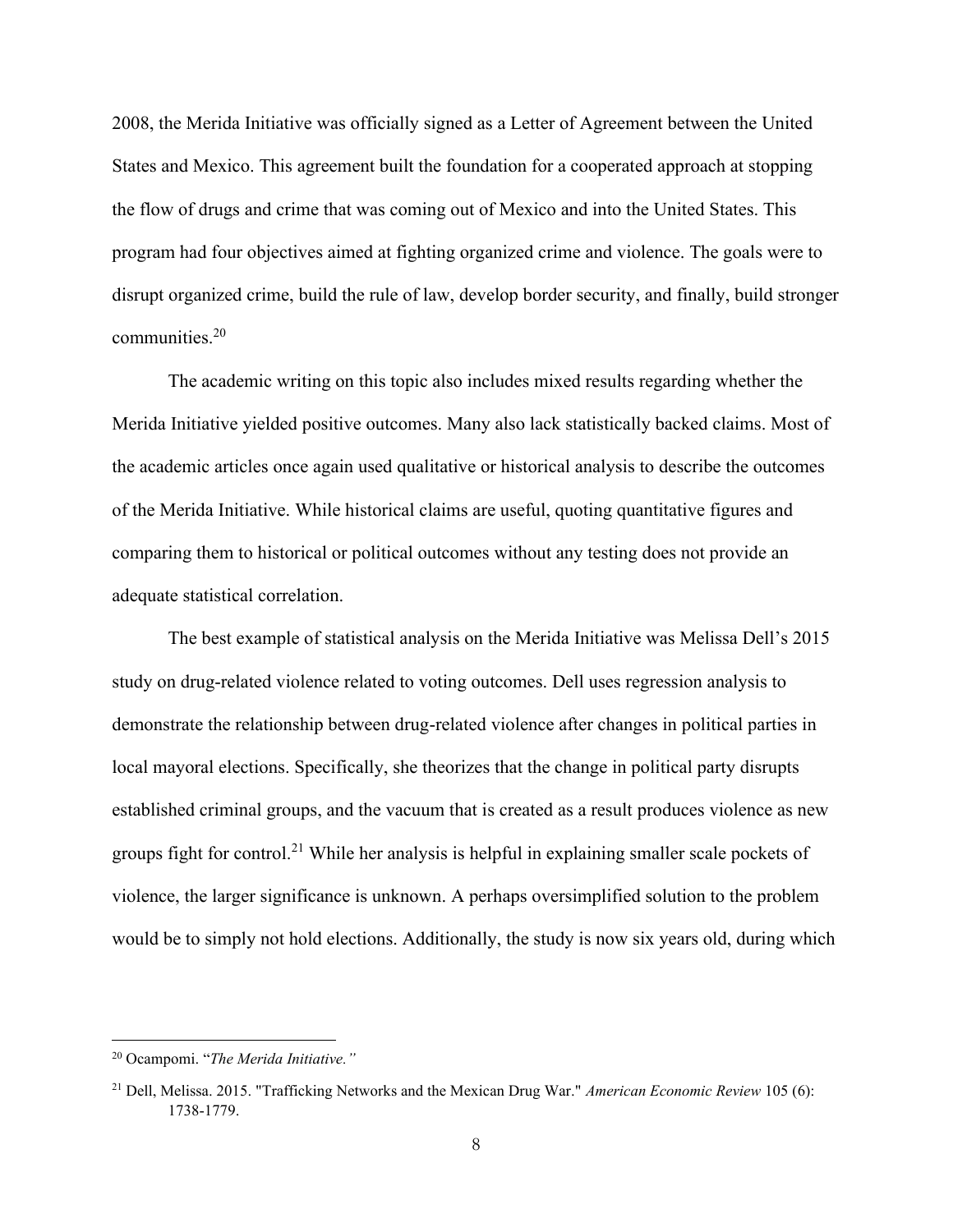time Mexican transnational criminal organizations have been rapidly changing in existence, operation, and structure.

Edward Hunt completed a 2019 study evaluating the Merida Initiative, although his study too is already outdated. Hunt used quantitative data, the number of homicides, but then overlayed events during the years 2007 to 2017. Hunt concludes that violence declined following the Mexican government-led modification to the Merida Initiative in 2012.<sup>22</sup> Shortly thereafter, the changes were revoked, and violence levels returned to the premodification levels.<sup>23</sup> While there could be a relationship between the change in violence and the modification of the Merida Initiative, many other variables could be responsible for these changes in violence as well. At least some sort of statistical test should have been used before making that conclusion. Hunt also makes the claim that funding for counternarcotics assistance given by the United States to Mexico also had a direct relationship with violence, but he did not provide a statistical test, nor even the amount of funding provided for that time period.<sup>24</sup>

Other studies use qualitative, historical, and policy-oriented analysis to critique the Merida Initiative. Ogbonna used the United States' prohibition policies of the 1930s to build a comparison to the current policy on drugs coming from Mexico. Ogbonna used a survey taken from 2006 to 2007 targeted toward educators and policy advocates at a local conference. Ogbonna's study concluded that conference attendees believed that the current methods of control were not working, and that more of a health approach, including legalization for some drugs, should be promoted in legislation.<sup>25</sup>

<sup>22</sup> Hunt, Edward. 2019. "Staying the course in Mexico: the role of the US in the drug war, 2006–present." *Third World Quarterly* 40 (6): 1184-1205.

<sup>23</sup> Hunt, 1184.

<sup>24</sup> Hunt, 1184.

<sup>25</sup> Ogbonna, Chinyere. 2012. "Rethinking USA Drug Policy." *Journal of Global Intelligence & Policy* 5 (9): 107- 125.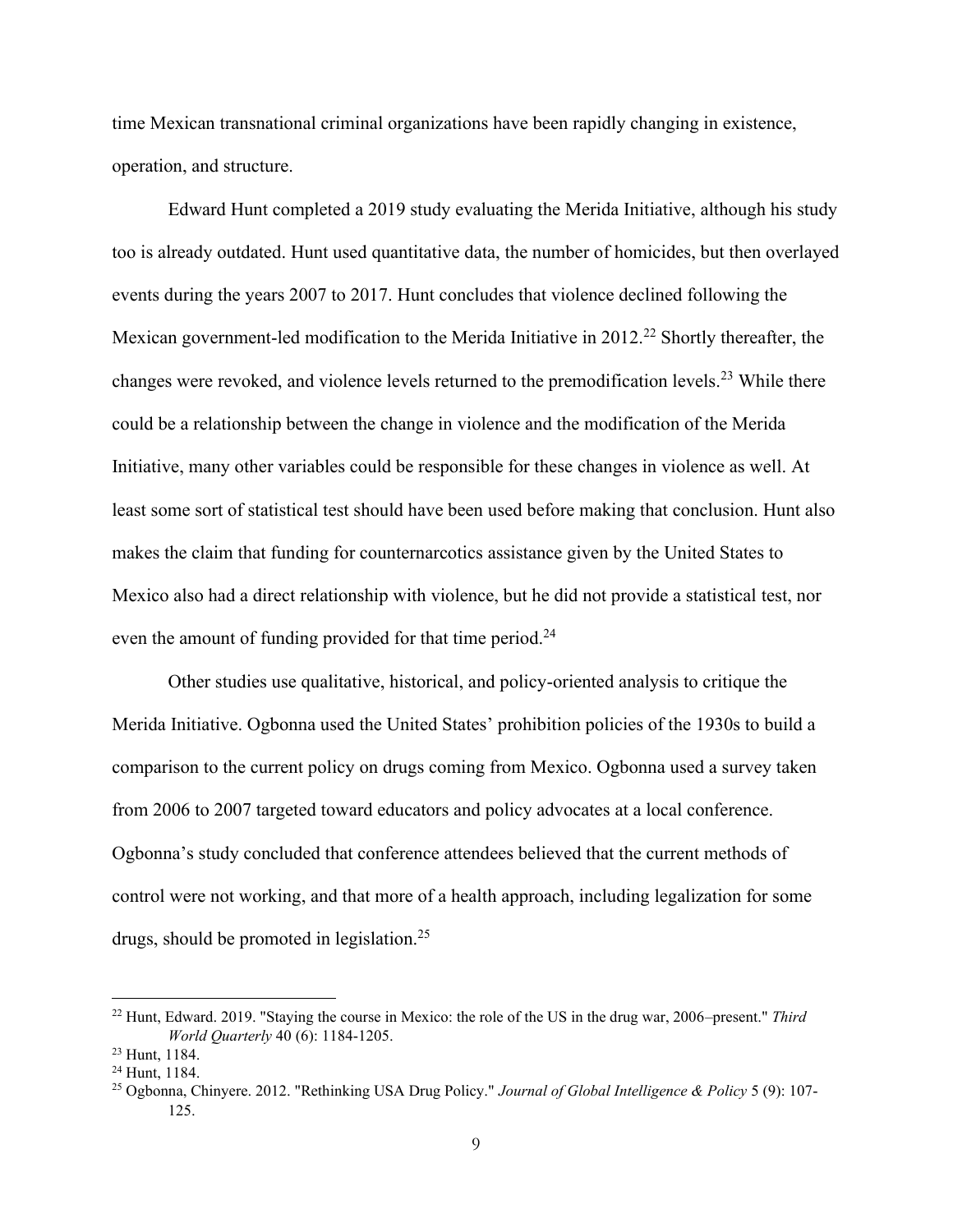Ami Carpenter also completed another non-quantitative analysis on the outcomes of the policies against drugs. Carpenter argues through some comparison to the Central American Regional Security Initiative (CARSI) that the actions within Mexico should be referred to not as a War on Drugs, but instead as a problem that requires building instead of destroying.<sup>26</sup> As with Ogbonna's analysis, the goals of the policy analysis are well intentioned, but it is difficult to link alternative solutions when few quantitative results on violence have been completed on the topic.

Mercille argues with another policy review study that the Merida policy is being used as a way to ensure the continuation and security of NAFTA interests, instead of decreasing the use and violence around drugs.<sup>27</sup> He boldly concludes that the Merida Initiative, like the War on Terror, serves as a way to deepen military relations with foreign countries while using an external security threat, in this case violence around drugs, as a reason to invalidate domestic opposition to the program.<sup>28</sup> While his ideas on Merida relate to violence, his focus on violence is secondary to his global economic conclusions.

While Ogbonna, Carpenter, and Mercille referenced policies within their studies, the conclusions lack true support. Ogbonna's and Carpenter's conclusions provide little in terms of ways to improve the violence other than suggesting violence should stop and more of a legislation-based approach should be taken. In both of these cases, the conclusions almost seem irrelevant since the Merida Initiative is an outcome of legislation and continues to be funded by Congress since its creation. Mercille's study implies the Merida Initiative is guided from the

<sup>26</sup> Carpenter, Ami C. 2013. "Changing Lenses: Conflict Analysis and Mexico's "Drug War"." *Latin American Politics and Society* 55 (3): 139-160.

<sup>&</sup>lt;sup>27</sup> Mercille, Julien. 2011. "Violent Narco-Cartels or US Hegemony? The political economy of the 'war on drugs' in Mexico." Third World Quarterly 32 (9): 1637-1653.

<sup>28</sup> Mercille, "Violent Narco-Cartels," 1644.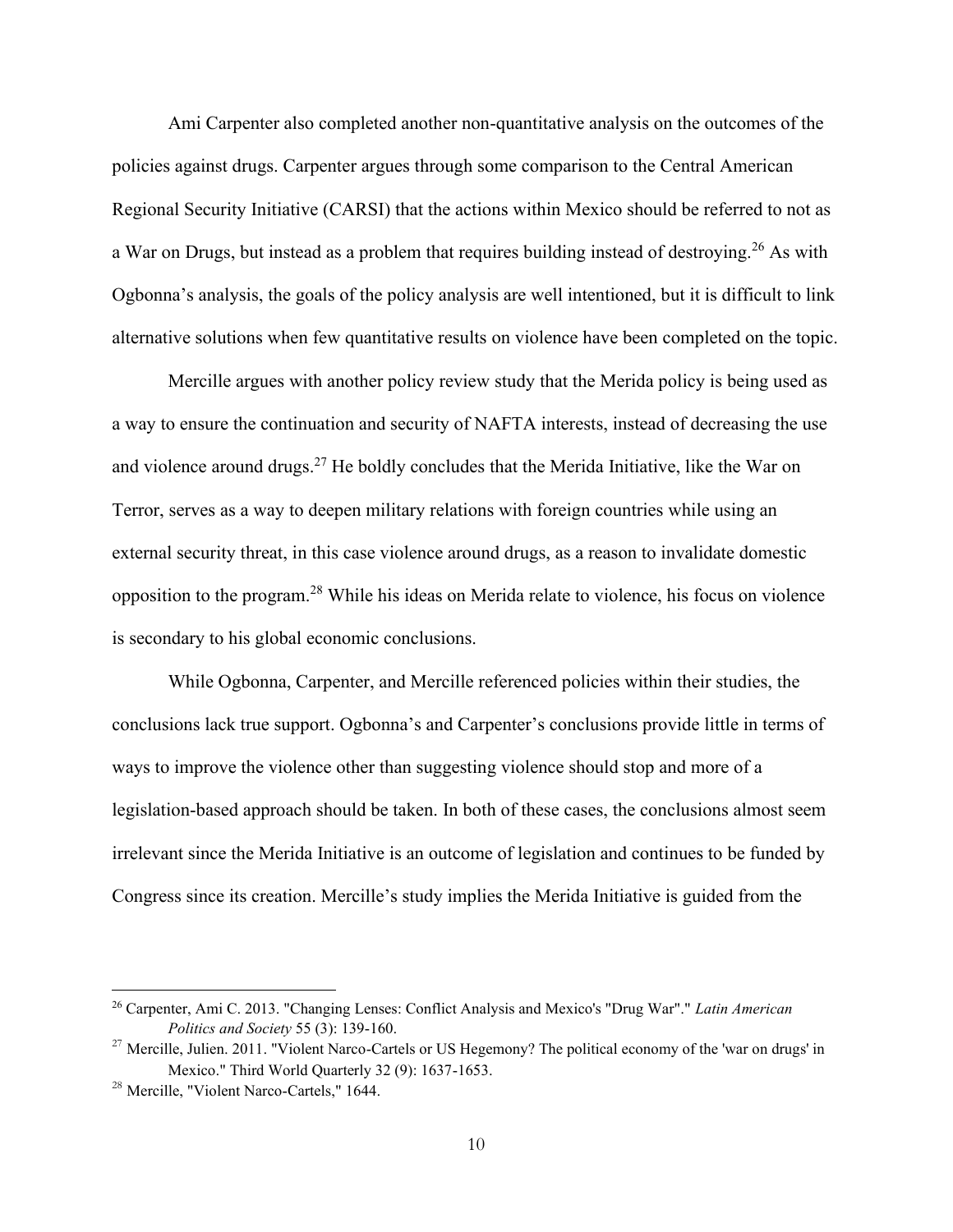executive branch of the U.S. government, although he does not directly say this.<sup>29</sup> While the intentions of past U.S. presidents could be aligned with Mercille's conclusion of building U.S. hegemony, it seems unlikely that politicians or other powerful primary actors would admit that the use of force is being used to continue hegemonic control of NAFTA.

Another trend common in Merida Initiative writing is the balloon effect, the idea that attempting to control crime and violence in one area simply pushes it to another. William Marcy completed a historical analysis in 2014 that reviewed South and Central American drug eradication programs. The histories of Columbia, Honduras, and Mexico were reviewed, as well as gang-related violence and its causes. Marcy provided analysis on the Merida Initiative and the impact of CARSI. He proposed a concept called "root fire effect" in which he argued that pressure from CARSI pushed crime out of the area of attention and into Mexico, the Caribbean, and elsewhere in Central America.<sup>30</sup> This idea is consistent with some of the findings on policing, as well as mayoral elections within Mexico. Brands comes to a similar conclusion with a policy review of the Merida Initiative. He argues that the program has failed, and that pressure from both the U.S. and Mexican governments are best described as transitory since the violence continued and the cost of drugs has only slightly increased while supply has remained near constant.<sup>31</sup>

Ferreira builds on this idea with his policy review that considers both Plan Colombia and the Merida Initiative. He concludes that the intense focus on a military and law enforcement approach to dealing with narco-trafficking results in "narrow tactical achievements [that] hide

<sup>29</sup> Mercille, "Violent Narco-Cartels," 1644.

<sup>&</sup>lt;sup>30</sup> Marcy, William. 2014. "The End of Civil War, the Rise of Narcotrafficking and the Implementation of the Merida Initiative in Central America." *International Social Science Review* 89 (1): 1-36.

<sup>31</sup> Brands, *Mexico's Narco-insurgency,*14.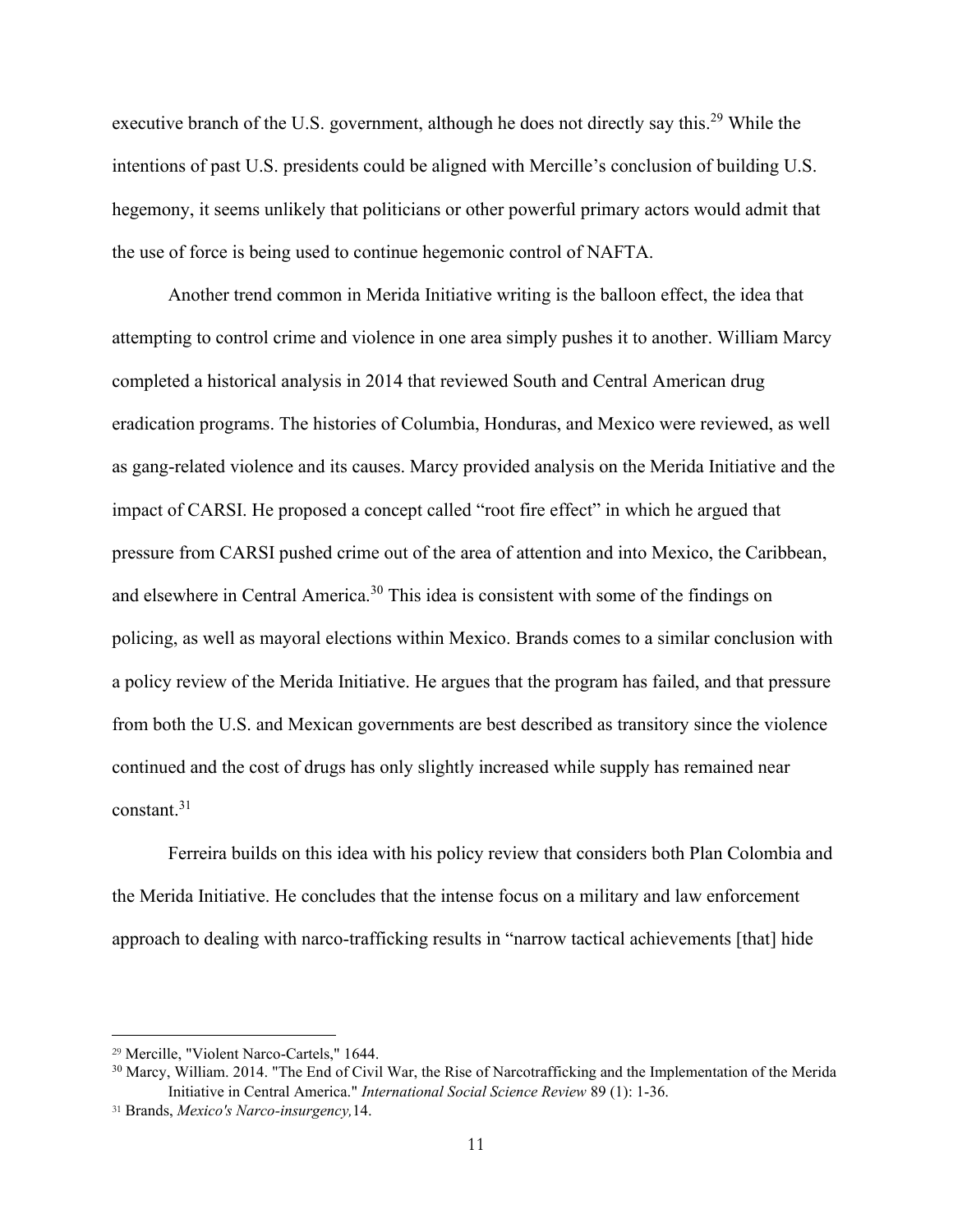broader strategic and tactical failures, which blocks governmental learning and change in U.S. drug policy."32

Scholarship on the use of policing and military tactics to control drugs is mixed. Some smaller-level analyses show some correlation between police deployment and crime, yet others at the larger policy level show a potential indirect relationship between the police deployment and political violence. Crime within Mexico is primarily related to personal financial gain but impacts politics with corruption or when these groups occasionally become involved in politics themselves.<sup>33</sup> As such, while a similar program occurred in Colombia, the political influence is not nearly as significant in Mexico. This upcoming study will be similar to Hunt's analysis on the impact of counternarcotics on violence but will be a quantitative study. Instead of matching a timeline of events over the number of homicides, the independent variable economic cost of the Merida Initiative will be compared to the number of homicides occurring per year within Mexico. If Hunt's argument is correct, there should be a direct statistical relationship between counternarcotic program funding and the number of homicides.

### **HYPOTHESIS AND METHODS**

Almost all academic authors begin with the concept that homicides within Mexico have been gradually increasing. Figure 1 depicts the number of homicides starting in 1990 through 2020. Overall, from 1990 until about 2006 the number of homicides had been decreasing in Mexico. Then in 2007, there is a sharp rise in homicides. The Merida Initiative, a major political

<sup>&</sup>lt;sup>32</sup> Ferreira, Rodrigo H. 2015. "The War on Drug Addiction: The Role of Misinformation in the Persistence of US Drug Policy." Revue européenne des sciences sociales 53 (1): 265-291.

<sup>33</sup> Martinez-Fernandez, Andres. 2021. *Money Laundering and Corruption in Mexico.* American Enterprise Institute, 1-31.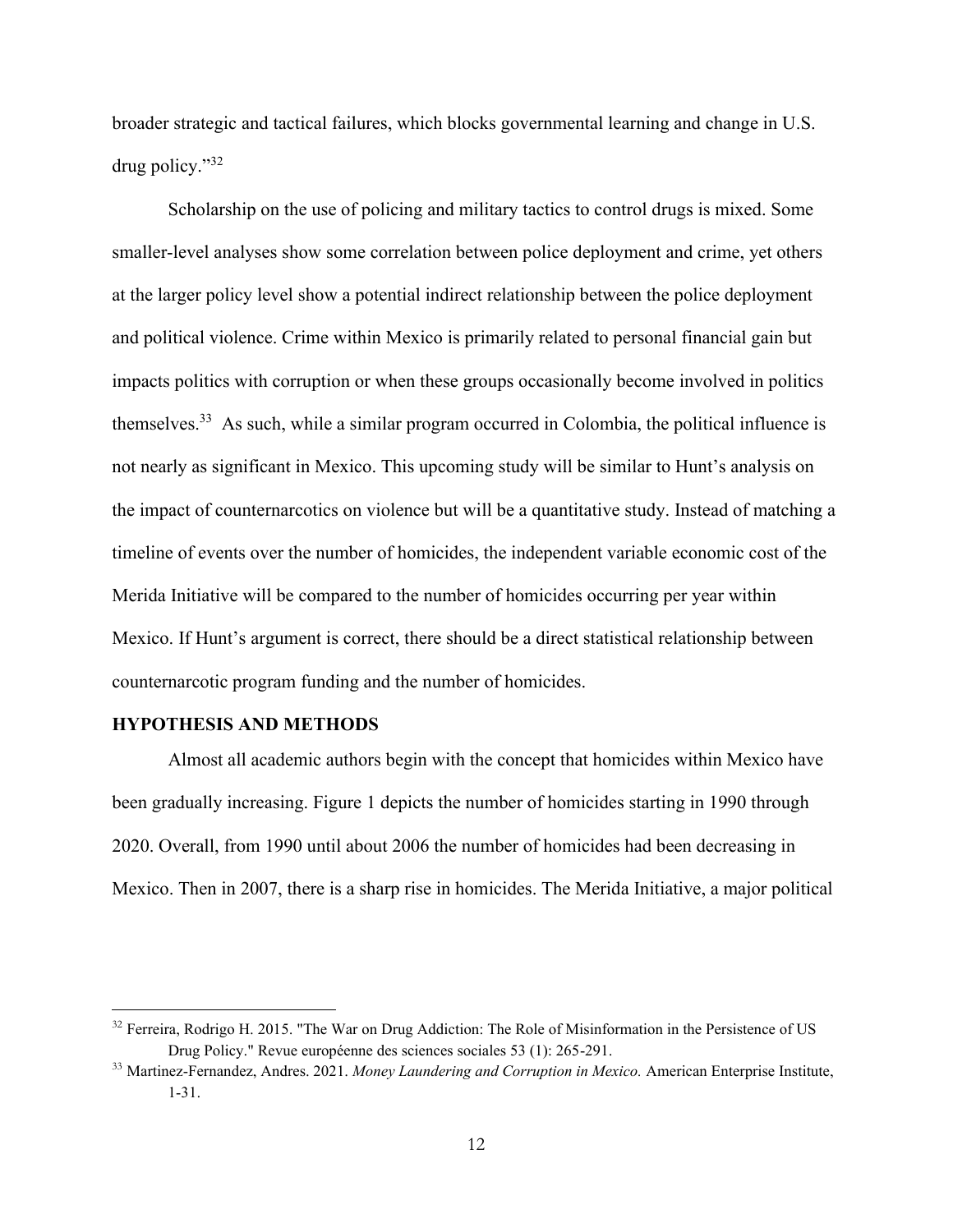change, began in 2007. Some authors, including Hunt, suggest that this was the reason for the sudden increase in the number of homicides per year.<sup>34</sup>



Figure 1. Number of homicides per year within Mexico.<sup>35</sup>

Hunt completed a hybrid qualitative-quantitative analysis in which anti-narcotic and law enforcement historical events were overlayed on a similar graph as Figure 1 above. After graphing the number of homicides and funding for the Merida Initiative separately, Hunt concluded that, "After years of declining drug-related violence, the trend quickly reversed" following an increase in the number of ANLE programs.<sup>36</sup> This study looks to build on Hunt's study and quantify both violence and anti-narcotic and law enforcement activities and then test the relationship statistically.

This study, by providing a fully quantitative approach instead of a hybrid approach, could help policymakers create programs with statistical foundations instead of creating new programs

<sup>34</sup> Hunt, "Staying the Course," 1196.

<sup>35</sup> INEGI, "Indicator Bank," https://en.www.inegi.org.mx/app/indicadores/

<sup>36</sup> Hunt, "Staying the Course," 1195.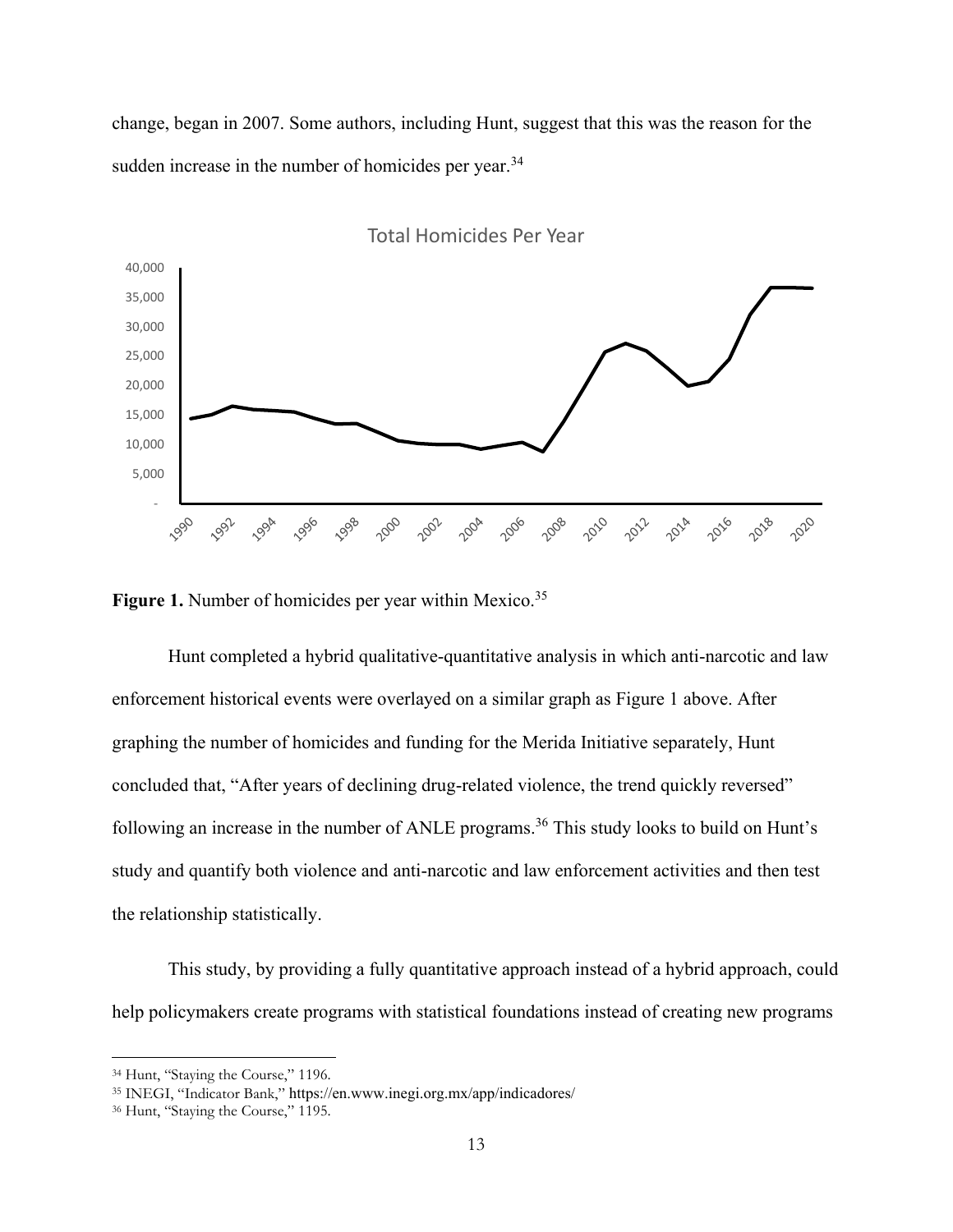based on historical data trends. One problem with Hunt's analysis is that politics seemed to lead his findings and conclusion. Most of Hunt's conclusion was a critical historical recounting of U.S. President Trump's personal interest in expanding and deepening the Merida Initiative.<sup>37</sup> While there are benefits to political analysis, drawing conclusions from such analysis has a potential for personal bias.

Removing political bias is important for building evidence-based policy. As such, both policy and violence will be converted into numerical variables and then quantitatively analyzed. Instead of overlaying policy over trends in violence, violence will be quantitatively analyzed by studying the number of reported homicides occurring per year within Mexico. The number of homicides per year will be sourced from the National Institute of Statistics, Geography and Informatics, a Mexican institute created in 1983 by presidential decree to track information about territory, populations, and the economy.<sup>38</sup> A second source for homicides in Mexico will come from the United Nations Office of Drug and Crime. The amount of funding for anti-narcotics and law enforcement programs will come from the United States State Department budget dataset. Other datasets such as the Global Health Data Exchange managed by the University of Washington or the Managing Low Intensity Conflict dataset managed by Uppsala Universitet provide alternative sources for primary data, but their collection process as well as presentation qualifications are either not provided or not explained. These sources were therefore not used for this analysis.

<sup>&</sup>lt;sup>37</sup> Hunt, "Staying the Course," 1198.

<sup>&</sup>lt;sup>38</sup> INEGI. 2021. *About Us.* Accessed September 2021. https://www.inegi.org.mx/inegi/quienes\_somos.html.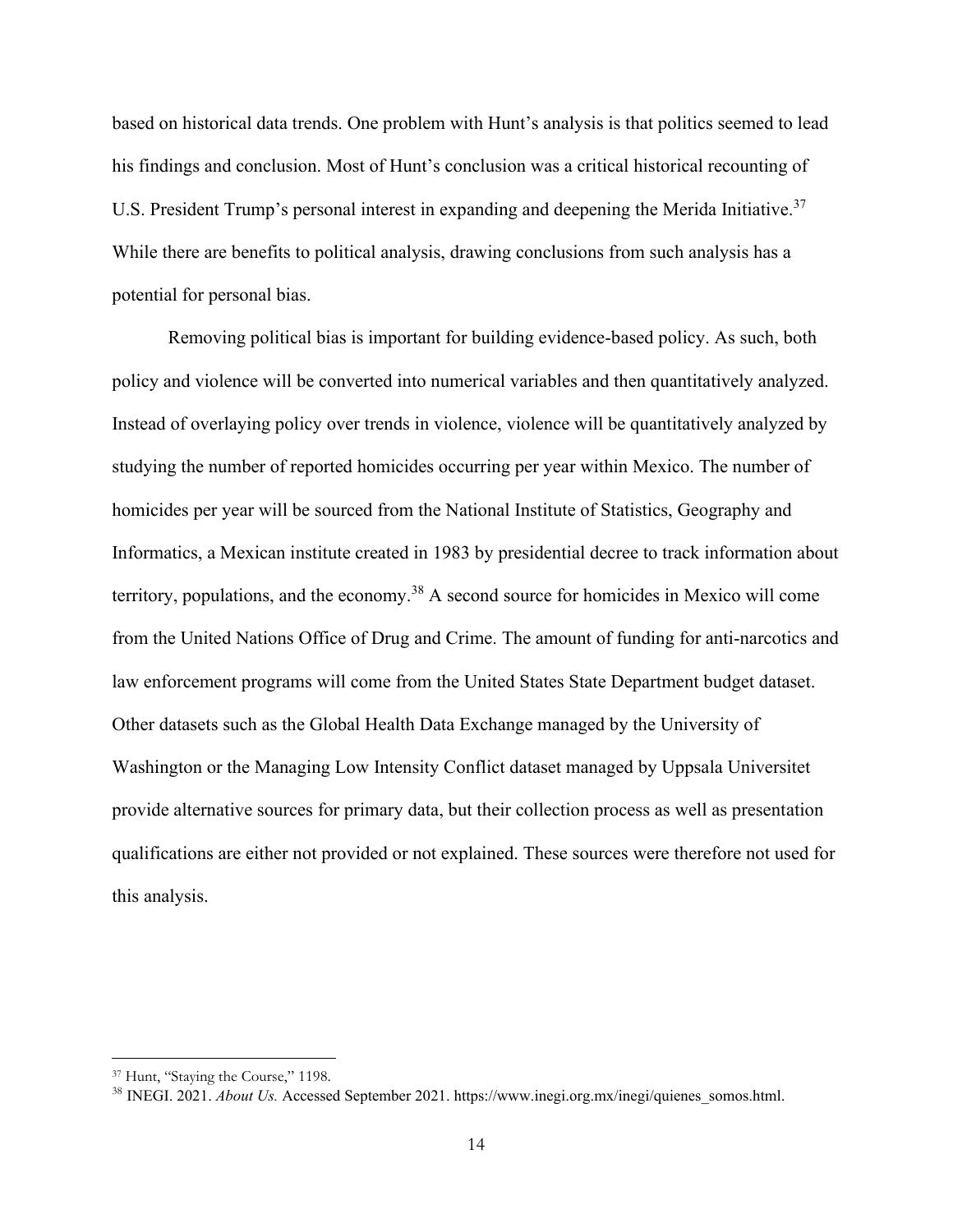



Figure 2 shows the relationship between funding for anti-narcotics and law enforcement programs and the number of homicides occurring within Mexico throughout the existence of the Merida Initiative. The solid line represents the amount of funding for ANLE efforts; the values are reflected on the left vertical axis. The dotted line depicts the number of homicides occurring within Mexico per year with the values reflect on the right vertical axis. If Hunt's conclusion is true, then there should be a direct relationship between anti-narcotics and law enforcement programs and homicides. If correct, the solid and dotted lines would follow the same trend on the graph. From the years 2007 until 2014, there does appear to be a relationship between the two variables, although there seems to be a slight delay. Both variables mirror each other through the increase in funding in 2010 and then subsequently both decrease. Following 2014, the two

<sup>39</sup> Funding data from: U.S. Agency for International Development. 2021. *Budget Dataset.* U.S. Department of State. July 26. Accessed September 2021. https://foreignassistance.gov/data.

<sup>40</sup> Homicide data from: INEGI. 2021. Indicator Bank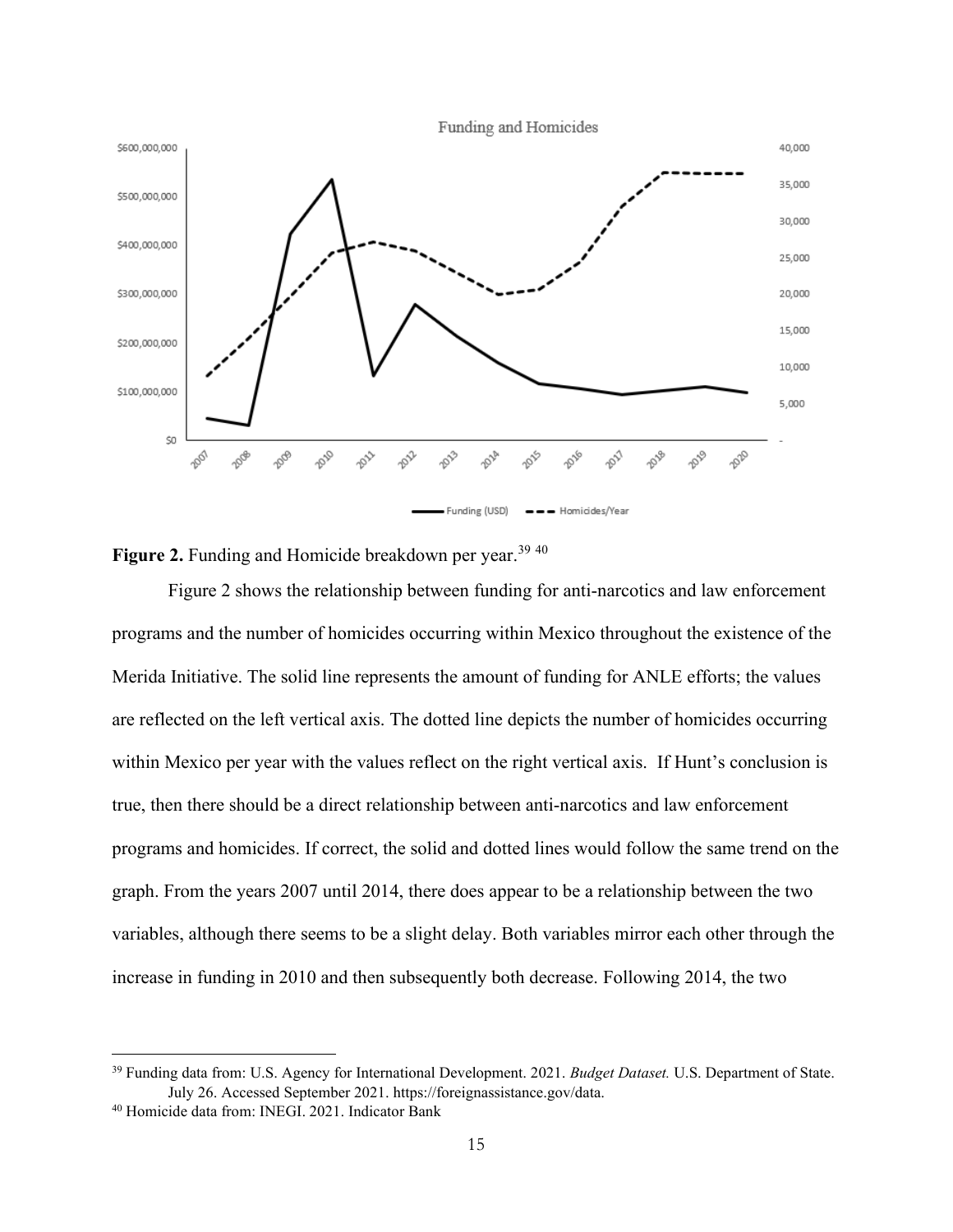variables diverge as homicides increase again, yet funding for ANLE continues to steadily decrease.



**Figure 3.** U.S. funding for Anti-Narcotic/Law Enforcement programs and the number of

homicides occurring within Mexico using INEGI Data.<sup>41 42</sup>

<sup>41</sup> Funding data from: U.S. Agency for International Development.

<sup>42</sup> Homicide data from: INEGI. 2021. Indicator Bank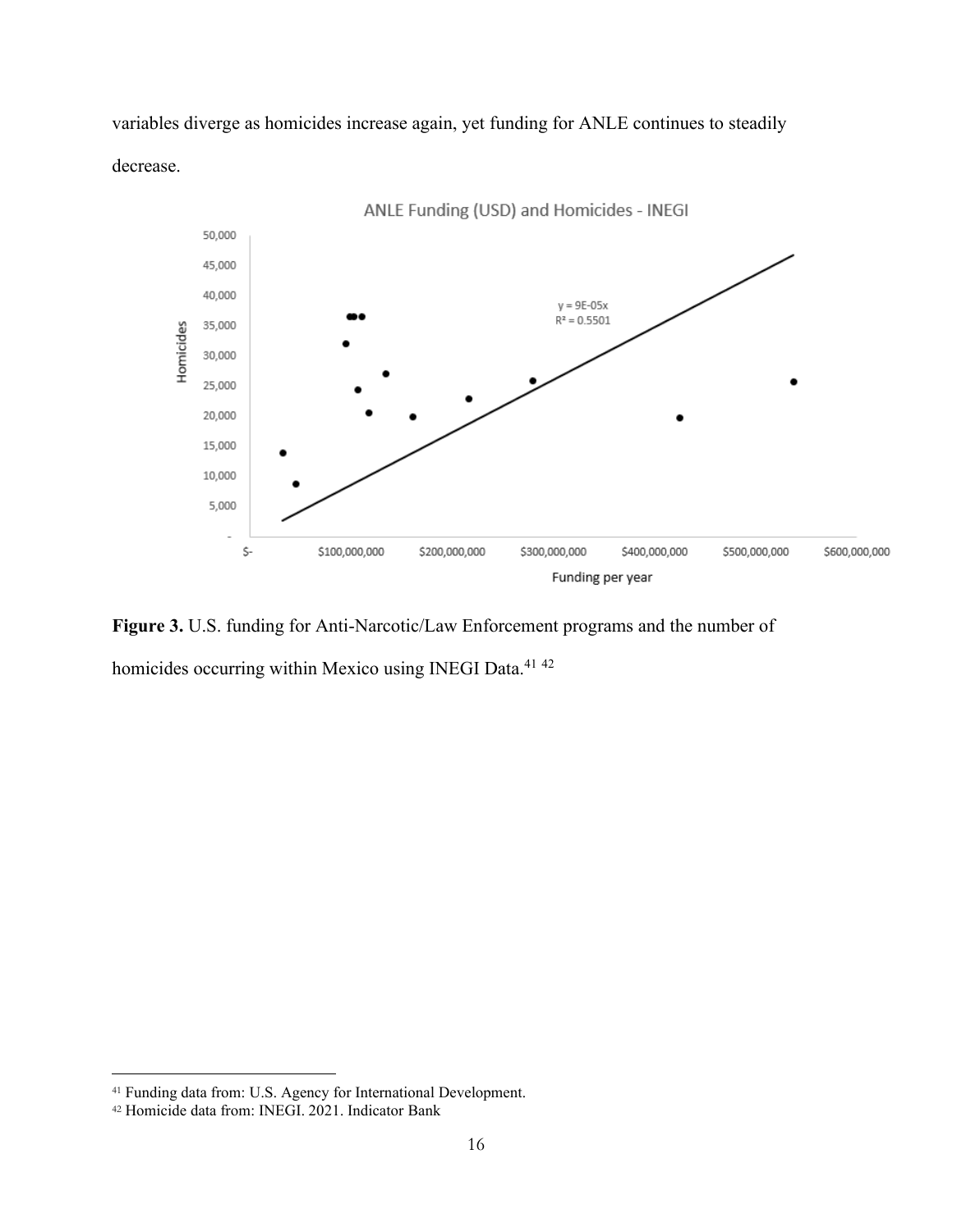

**Figure 4.** U.S. funding for Anti-Narcotic/Law Enforcement programs and the number of homicides occurring within Mexico using UN Data. <sup>43 44</sup>

Figures 3 and 4 show the relationship when funding is graphed as increasing along the X axis and the correlated number of homicides are placed along the Y axis. The variables funding and homicides were sourced from primary datasets from the U.S. State Department and INEGI data and then again with State Department data and the UN dataset in Figure 4. Removing time as a variable allows for a direct comparison between funding and homicides. By using funding as the independent variable and homicides as the dependent variable, the data can be analyzed even though funding was not consistent throughout the years of 2007 to 2020. Presenting the data in

<sup>43</sup> Funding data from: U.S. Agency for International Development.

<sup>&</sup>lt;sup>44</sup> United Nations Office on Drugs and Crime. 2018. "Victims of Intentional Homicide." Data UNODC. Accessed October 29, 2021. https://dataunodc.un.org/content/homicide-rate-option-2.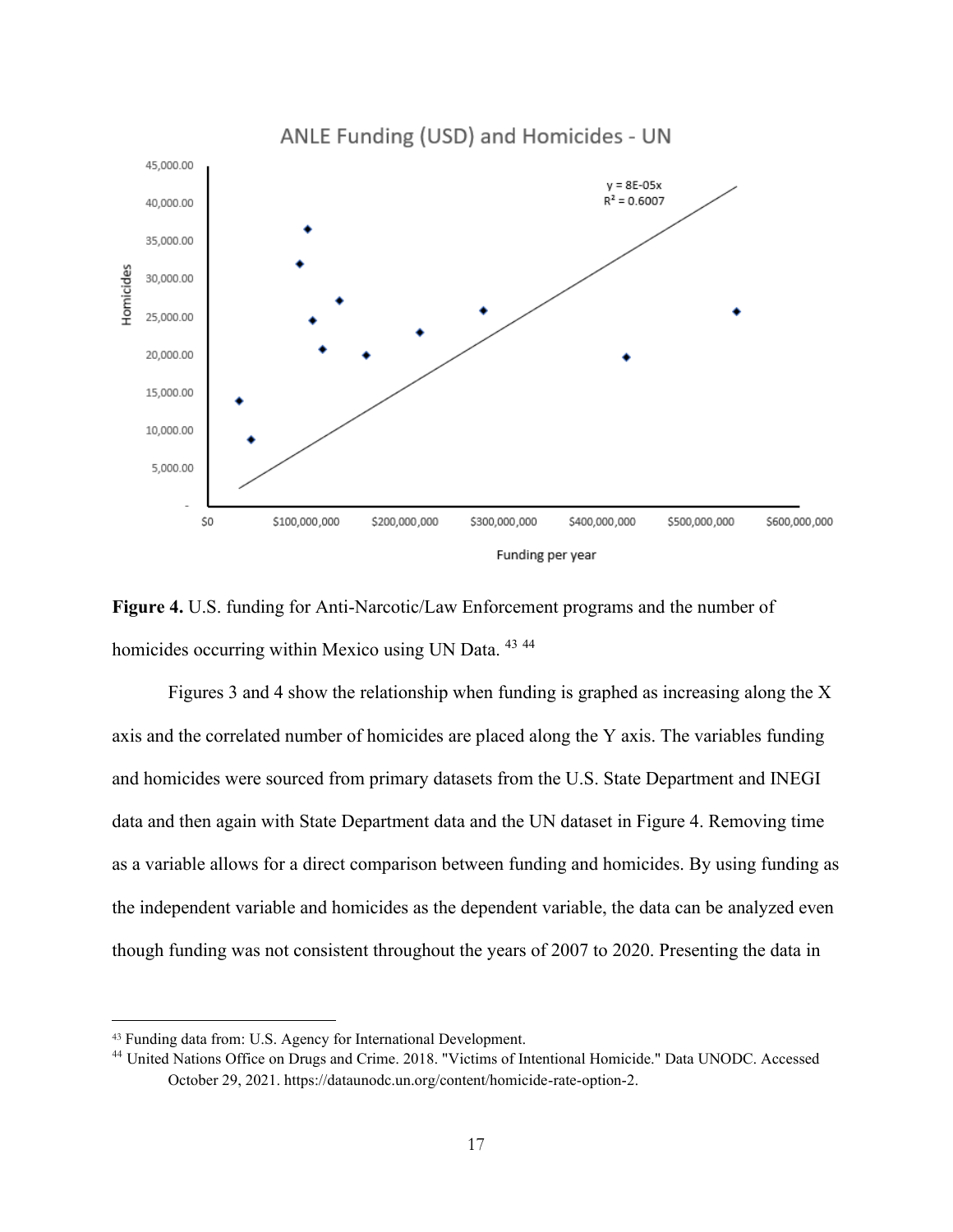this way also removes any inferences that could be made based on time. If there is a true relationship between an increase in funding and an increase in homicides, the graph should have a positive, linear slope.

When using the INEGI dataset, a line of best fit results in an  $R^2$  value of 0.55 and a modest, but positive relationship between funding for ANLE and homicides. At this level of analysis, there seems to be a direct relationship between funding and homicides. The same process was used on the UN dataset with a similar result. There again appears to be a slight positive relationship between ANLE funding and homicides. The  $R^2$  value, however, was different at a modest value of 0.60. Both the slope equation and  $R^2$  values for both graphs should be the same since they would ideally be capturing the true number of homicides. Since the true amount of homicides are difficult to know, the variation for this study was accepted and thus why the same analysis was done on two different homicide datasets.

These analyses would quantitatively support the ideas proposed by Marcy and Hunt that these programs fuel violence. The relationship was not as strong as other authors suggested but because the overall pattern was true further statistical investigation is required.

This study will contribute to existing studies by determining the strength of the relationship between anti-narcotic/law enforcement programs, ANLE, funding and homicides using Bivariate analysis. The independent variable will be the amount of funding per year for anti-narcotics and law enforcement and the dependent variable will be the violence occurring in Mexico, quantified as the number of homicides occurring in Mexico per year. This study hypothesizes there is a statistically significant, direct relationship between anti-narcotic and law enforcement program funding and the number of homicides occurring in Mexico per year. The null hypothesis is that there is no relationship between funding for ANLE and homicides per year

18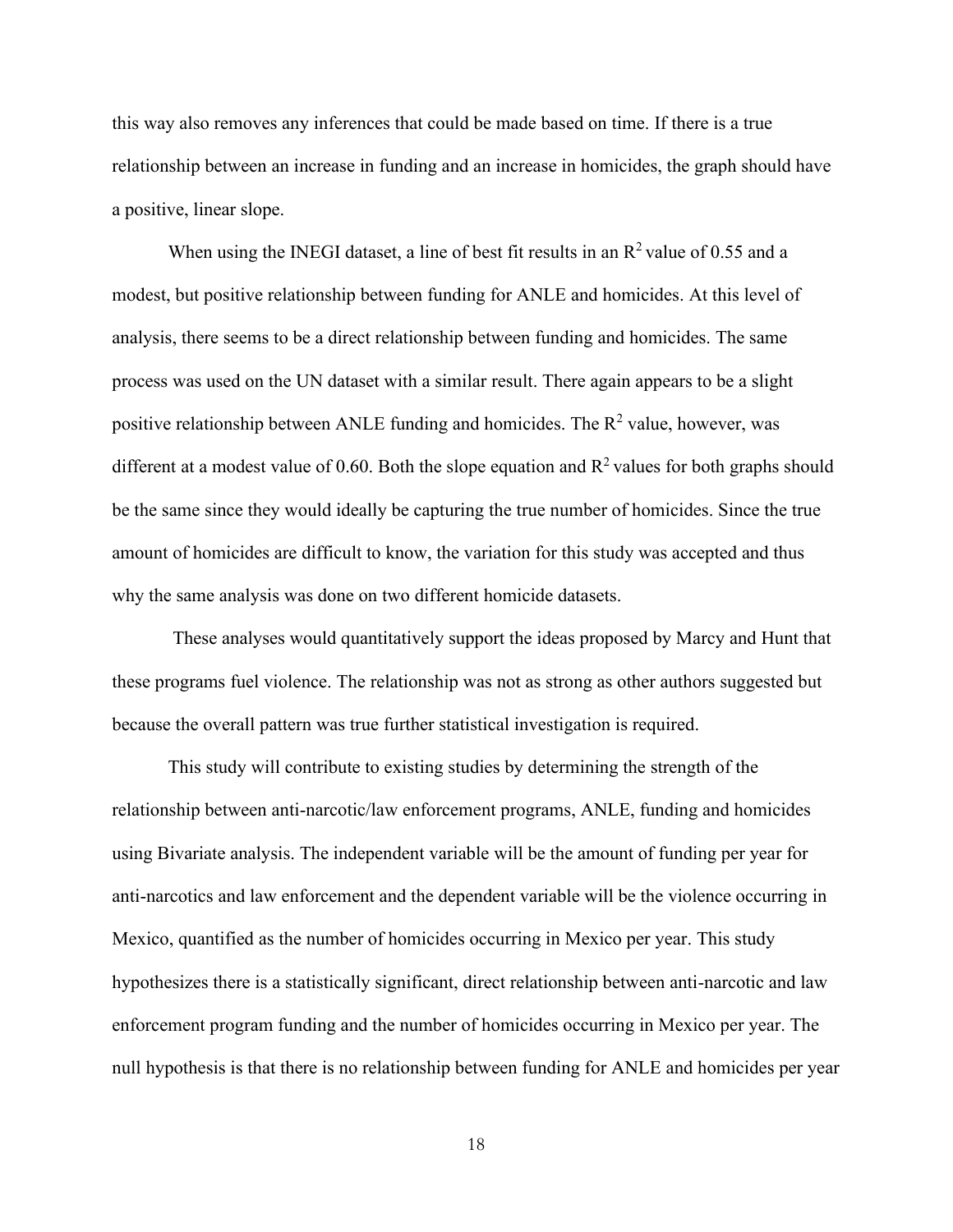in Mexico. If there is a relationship between ANLE funding and homicides, then there should be a large, positive  $R^2$  value with a small P value. This testing will provide statistically backed insight into whether the two variables are related to each other.

## **DATA**

The data for this study was obtained via public databases created by both the United States and Mexican governments as well as the United Nations. Funding for anti-narcotics and law enforcement programs was obtained from the Foreign Assistance data downloads section of the U.S. State Department's website. The dataset used for this study was the "Budget Dataset" and the data was then filtered for anti-narcotic and law enforcement programs within Mexico. Additionally, only the "allocation" funding was used and not the President's Budget Requested amount. While President's Budget Requested amount may provide insight into the political direction of the time period, it was not relevant to the actual funding provided to ANLE programs, thus it was not used. The number of homicides in Mexico was obtained by using the "Deaths by Homicides (deaths), 2020" dataset from INEGI. This dataset contains the number of homicides per year from the year 1990 until 2020. This dataset is available publicly through the INEGI dataset homepage.

To verify and check for consistency, the same process was completed using a United Nations public dataset. Once again, the "Budget Dataset" from the U.S. State Department was used to provide the yearly allocated funding for ANLE programs. The number of homicides per year was then obtained through the United Nations Office on Drugs and Crime dataset called "Victims of Intentional Homicide" and the raw dataset was used via the "Bulk Data download" link. The dataset was then filtered to "Territory Mexico" and the Indicator was set to "Homicide count" and the years 2007 through 2018 were used. Unfortunately, the dataset at the time of this

19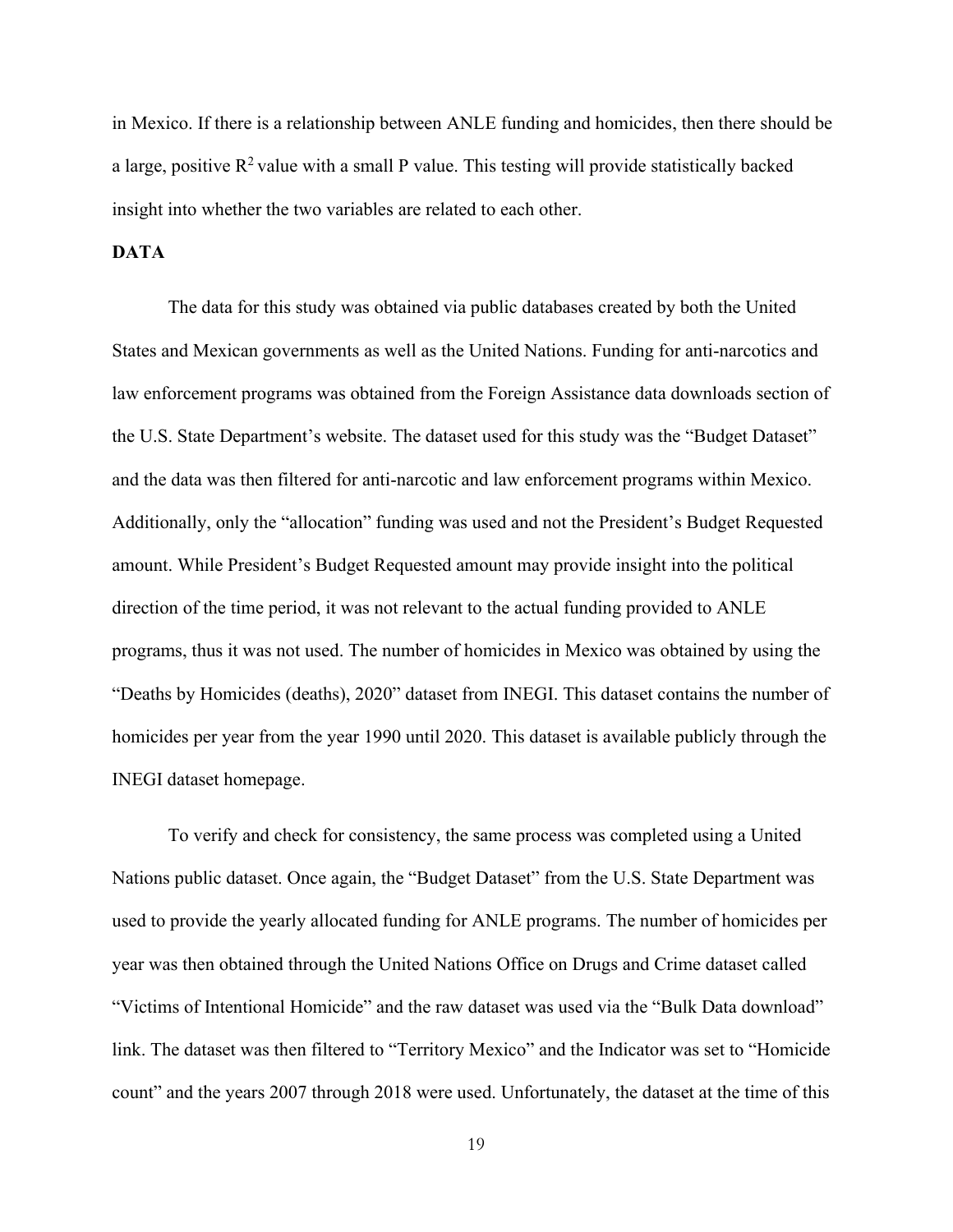report did not include any data for the years 2019 - 2021. Both the funding and homicide datasets were selected from government-backed and international sources because they provided the most transparency while also providing a complete dataset. Ideally by selecting datasets published by governments and international groups, any potential individual actor who has political bias would be controlled.

SUMMARY OUTPUT

| <b>Regression Statistics</b> |                  |                       |             |            |                  |            |                 |             |
|------------------------------|------------------|-----------------------|-------------|------------|------------------|------------|-----------------|-------------|
| Multiple R                   | 0.008749442      |                       |             |            |                  |            |                 |             |
| R Square                     | 7.65527E-05      |                       |             |            |                  |            |                 |             |
| <b>Adjusted R Square</b>     | $-0.083250401$   |                       |             |            |                  |            |                 |             |
| <b>Standard Error</b>        | 8745.035443      |                       |             |            |                  |            |                 |             |
| <b>Observations</b>          | 14               |                       |             |            |                  |            |                 |             |
| <b>ANOVA</b>                 |                  |                       |             |            |                  |            |                 |             |
|                              | df               | SS                    | мs          | F          | Significance F   |            |                 |             |
| Regression                   |                  | 70258.41251           | 70258.4125  | 0.0009187  | 0.976318009      |            |                 |             |
| Residual                     | 12               | 917707738.8           | 76475644.9  |            |                  |            |                 |             |
| Total                        | 13               | 917777997.2           |             |            |                  |            |                 |             |
|                              | Coefficients     | <b>Standard Error</b> | t Stat      | P-value    | Lower 95%        | Upper 95%  | Lower 95.0%     | Upper 95.0% |
| Intercept                    | 25232.21918      | 3742.003531           | 6.74297044  | 2.0646E-05 | 17079.09388      | 33385.3445 | 17079.09388     | 33385.3445  |
| Funding (USD)                | $-5.05446E - 07$ | 1.66758E-05           | -0.03031012 | 0.97631801 | $-3.68389E - 05$ | 3.5828E-05 | $-3.6839E - 05$ | 3.5828E-05  |

**Figure 5:** Bivariate Regression (IV: Funding in USD, DV: Number of Homicides per Year in Mexico using INEGI dataset)

Figure 5 shows the Bivariate regression that was completed for the two variables, number of homicides and funding. Unfortunately, the P value for the regression coefficient was rather large; there is a good chance that this relationship is due to randomness. Specific to this study, the relationship between funding and homicides is not systematic and other variables may be causing the increase of homicides. The  $R^2$  value was very small at 0.007%, so when trying to explain the number of homicides based on funding, the relationship is weak and only slightly positive.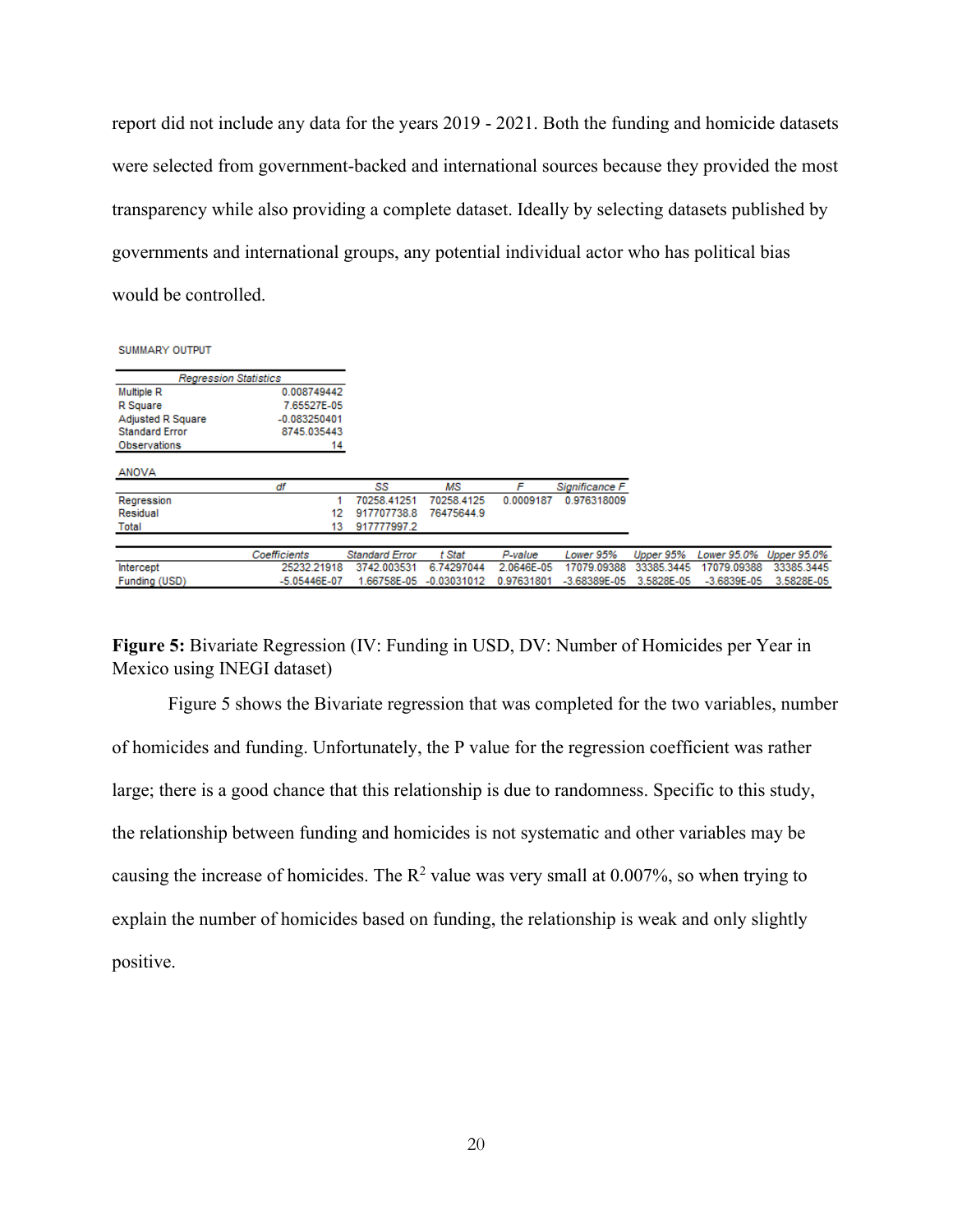SUMMARY OUTPUT

| <b>Regression Statistics</b> |                |                       |                         |             |                  |             |                |             |
|------------------------------|----------------|-----------------------|-------------------------|-------------|------------------|-------------|----------------|-------------|
| <b>Multiple R</b>            | 0.139459757    |                       |                         |             |                  |             |                |             |
| R Square                     | 0.019449024    |                       |                         |             |                  |             |                |             |
| <b>Adjusted R Square</b>     | $-0.078606074$ |                       |                         |             |                  |             |                |             |
| <b>Standard Error</b>        | 7736.833994    |                       |                         |             |                  |             |                |             |
| Observations                 | 12             |                       |                         |             |                  |             |                |             |
| <b>ANOVA</b>                 |                |                       |                         |             |                  |             |                |             |
|                              | df             | SS                    | MS                      |             | Significance F   |             |                |             |
| Regression                   |                | 11872828.36           | 11872828.36             | 0.198347912 | 0.665543825      |             |                |             |
| Residual                     | 10             |                       | 598586002.6 59858600.26 |             |                  |             |                |             |
| Total                        | 11             | 610458830.9           |                         |             |                  |             |                |             |
|                              | Coefficients   | <b>Standard Error</b> | t Stat                  | P-value     | Lower 95%        | Upper 95%   | Lower 95.0%    | Upper 95.0% |
| Intercept                    | 21973.97722    | 3599.096735           | 6.105414451             | 0.00011487  | 13954.68995      | 29993.26449 | 13954.68995    | 29993.26449 |
| Funding (USD)                | 6.71755E-06    |                       | 1.50833E-05 0.445362674 | 0.665543825 | $-2.68902E - 05$ | 4.03253E-05 | $-2.689E - 05$ | 4.03253E-05 |

**Figure 6:** Bivariate Regression (IV: Funding in USD, DV: Number of Homicides per Year in Mexico using UNODC dataset)

Figure 6 shows Bivariate regression when using the UN dataset on number of homicides. This dataset provided similar results to the INEGI dataset. This  $R^2$  value was also small, suggesting that funding alone poorly explains the independent variable of number of homicides. The P-value was again large, at .67, suggesting there is an insignificant relationship between funding and the number of homicides. As with the INEGI analysis, there was a slight positive trend, but a weak relationship between funding and homicides.

#### **DISCUSSION**

This study, while originally suggesting that there is a relationship between funding and the number of homicides occurring in Mexico, fails to reject the null hypothesis. After running Bivariate analysis there is a statistically insignificant relationship between funding for antinarcotics and law enforcement programs and the number of homicides occurring within Mexico. Two possibilities explain the statistically insignificant relationship: the first is that there are other variables impacting the number of homicides, or that there is indeed no relationship between funding for anti-narcotics and law enforcement programs and the number of homicides.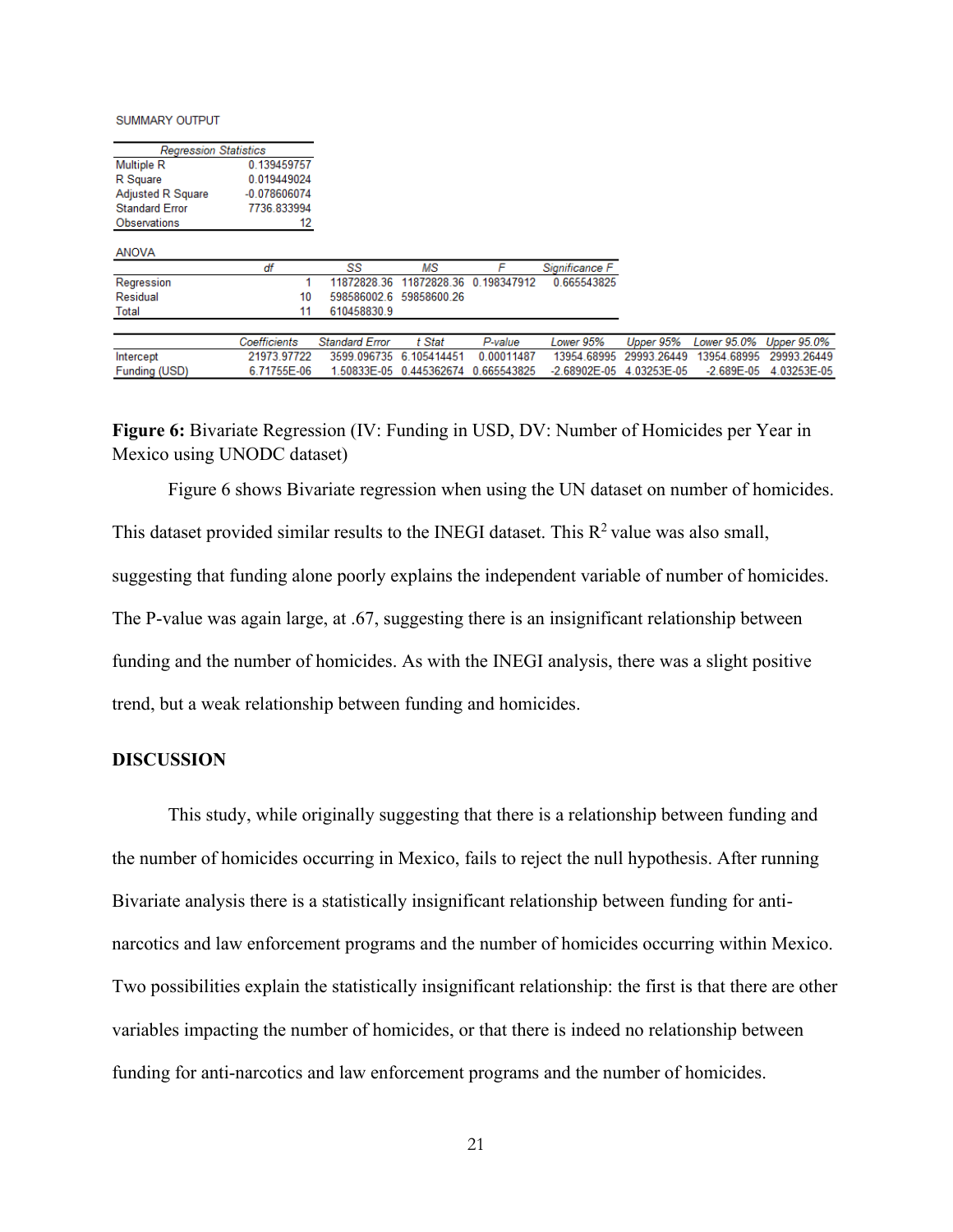Part of this relationship's lack of strength is a result of the relatively low number of data points regardless of what dataset was used. Since funding occurs once per year, there were only 15 data points to use and only 13 in the UN dataset. A sample size this small made itself evident with the Adjusted  $\mathbb{R}^2$  value during Bivariate analysis. The Adjusted  $\mathbb{R}^2$  flipped to negative in both samples, although both values were close to zero, again suggesting no relation between the two. The lower number of data points minimizes the statistical strength of the conclusions. As time goes on, it would be helpful to continue this study in order to build more meaningful results.

One source for additional investigation would be to change the source of data. Private datasets that include more extensive information are available. These datasets could improve the number of datapoints, but at the risk of including bias or poor data collection practices that might skew that data and thus conclusions. One way to balance the risk of relying on one dataset for outcomes was by using the second UN dataset. Unlike the privately collected datasets from universities, the government and international datasets provided clear explanations on what criteria was used during collection and presentation. For example, the UN dataset included killings related to law enforcement and state officials, murder, death from terrorist activities and excluded deaths due to legal interventions, suicide, and involuntary manslaughter. <sup>45</sup> The privately collected datasets had no such listing of what was considered homicides or how data was collected.

Parallel studies could be completed by running similar tests using other internationalcreated datasets. The same process could be completed using the World Health Organization's

<sup>&</sup>lt;sup>45</sup> United Nations Office on Drugs and Crime. 2018. "Victims of Intentional Homicide." Data UNODC. Accessed October 29, 2021. https://dataunodc.un.org/content/homicide-rate-option-2.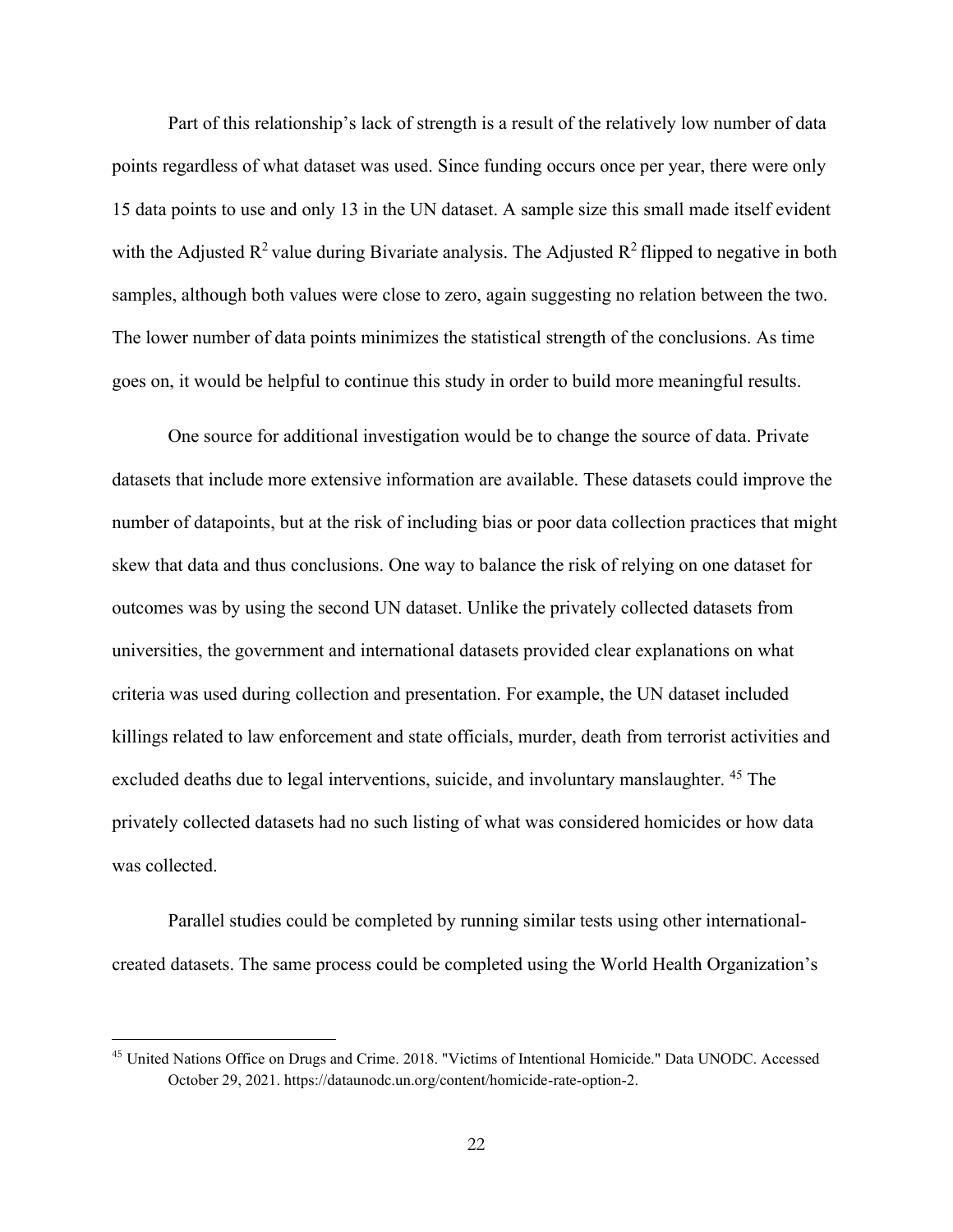Homicide Estimates by Country dataset. This dataset is available for public download and is provided by another recognized, international organization. Completing the same analysis with these new datasets could provide additional insight into the value of anti-narcotic and law enforcement programs on violence. Unfortunately, during the time of writing this study, the tool used to present the WHO raw dataset was either not available or broken.

A known flaw within any of these datasets would be in accuracies of the reported number of homicides. Since homicide is illegal, accurately measuring and quantifying the violence through homicides will never be perfect. Medical examiner error, corruption, or murdered and missing individuals could skew the data. Transnational criminal organizations do not provide their own sources of primary data so regardless of which dataset is selected there will be at least some margin of error from the true number of homicides that occur within Mexico. In order to account for this margin of error, studies using more of the datasets could be completed.

Even if homicides could be quantified perfectly accurately, there will still be some inherent error in using homicides as a measure for TCO violence. Not all homicides are related to TCO activity. It would be difficult to filter out those murders that may not be related to TCOs, particularly because not all murders can be solved or explained.

Another alternative would be to operationalize violence in another way, such as using reports to police of violent crimes. These reports could be filtered by areas in which TCOs are prevalent to generally exclude non-TCO-related violent crimes. ANLE program growth also could be operationalized in another way. This study was only able to monitor U.S. contributions to ANLE program efforts, not the Mexican contributions. ANLE efforts could be operationalized differently if the amount of police or internally deployed Mexican military units could be analyzed. While some values could be found, the true values were either inconsistent, lacking,

23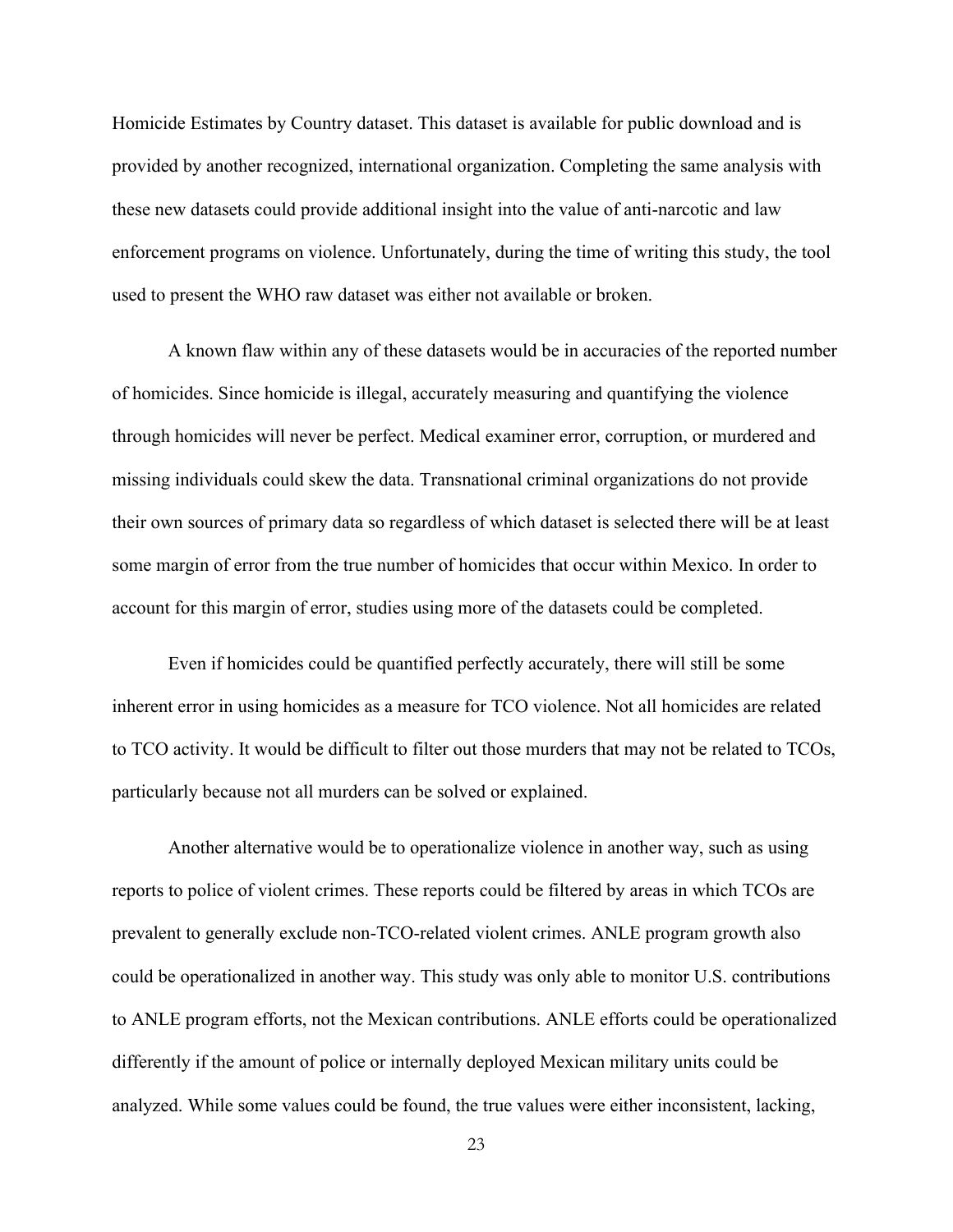classified, or some combination of the three. Since there are no publicly known foreign direct interventions occurring as part of the Merida Initiative, this operationalization could provide a truer scope of ANLE program growth.

Ideally, complete datasets would be used to further analyze the impact of homicides. Data collection and then analysis was beyond the scope of this research study, but future studies could start building new datasets to be used with a clear explanation of how the data was collected and what criteria was used during the process. All datasets referenced in this study could use more explanation as to how they were compiled. Additionally, all datasets provided both funding and homicides as yearly totals. Providing the data as monthly totals would provide more datapoints that could further increase the strength of statistical analysis. Monthly data points would allow short term as well as long term analysis to be completed and could be used to examine policy outcomes more rapidly.

This study challenges previous ideas that there is a strong and direct relationship between anti-narcotic and law enforcement programs and an associated increase in the number of homicides. It also does not support the idea that these programs decrease the number of homicides. While the alternative hypothesis was not supported, this study hopefully demonstrates the need for further quantitative investigation on the topic.

#### **CONCLUSION**

Figure 2, the depiction of funding for ANLE programs and homicides in Mexico during the Merida Initiative, shows similar trends between the two variables. Especially between the years of 2006 to 2014, the two mirrored each other and even increased and decreased during the same years. Statistically, however, there is no significant relationship between funding for ANLE

24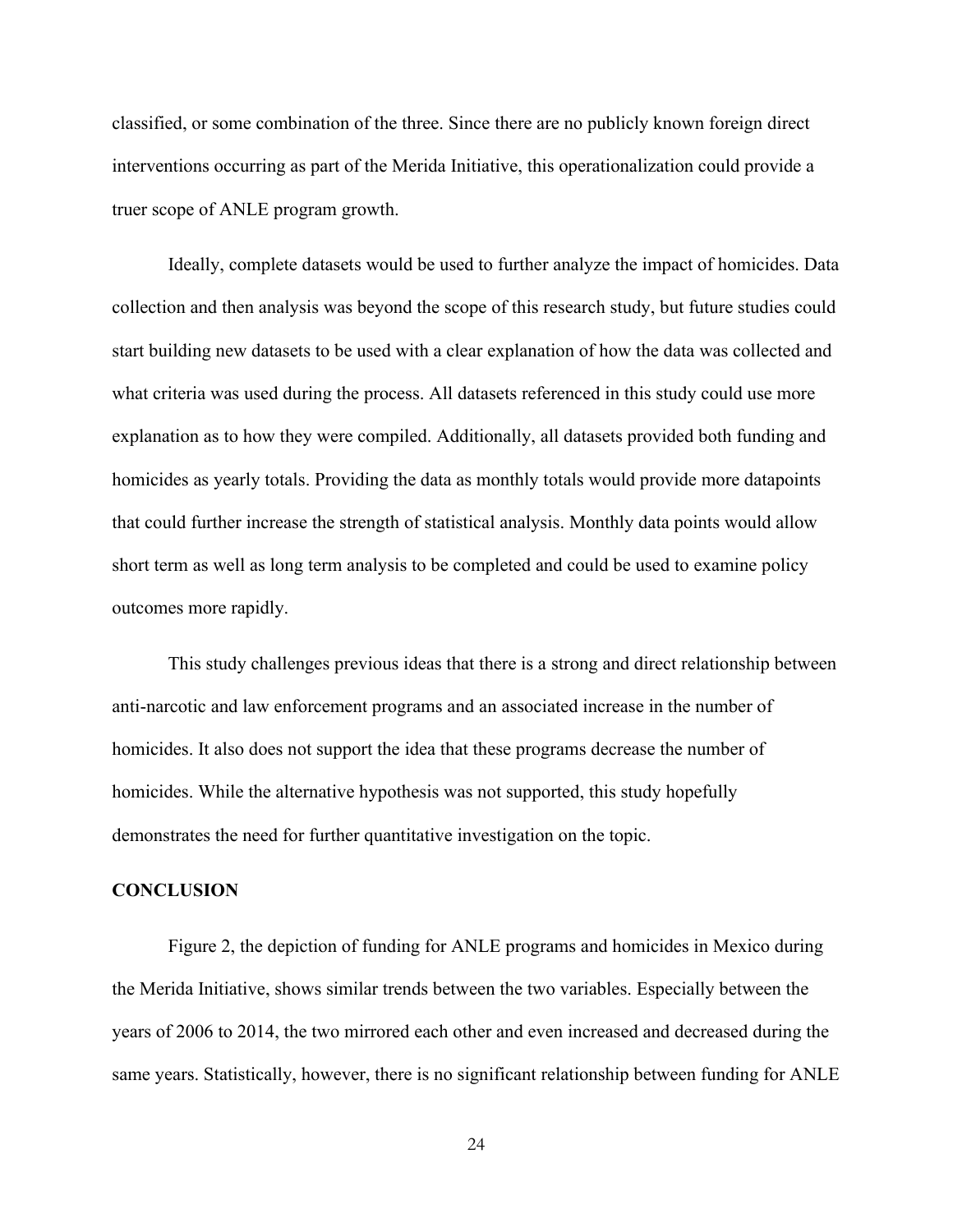programs and homicides when using two similar datasets. Further investigation on other variables could provide insight as to why funding may have an impact on the number of homicides.

While this study failed to reject the null hypothesis, future anti-narcotics and law enforcement programs can still glean some meaningful conclusions from this study. This study directly challenged the idea proposed by others who took a qualitative approach and concluded that there was a direct, strong, and positive relationship between anti-narcotics and law enforcement programs and homicides. Additional quantitative studies could provide different results or reinforce those found within this study.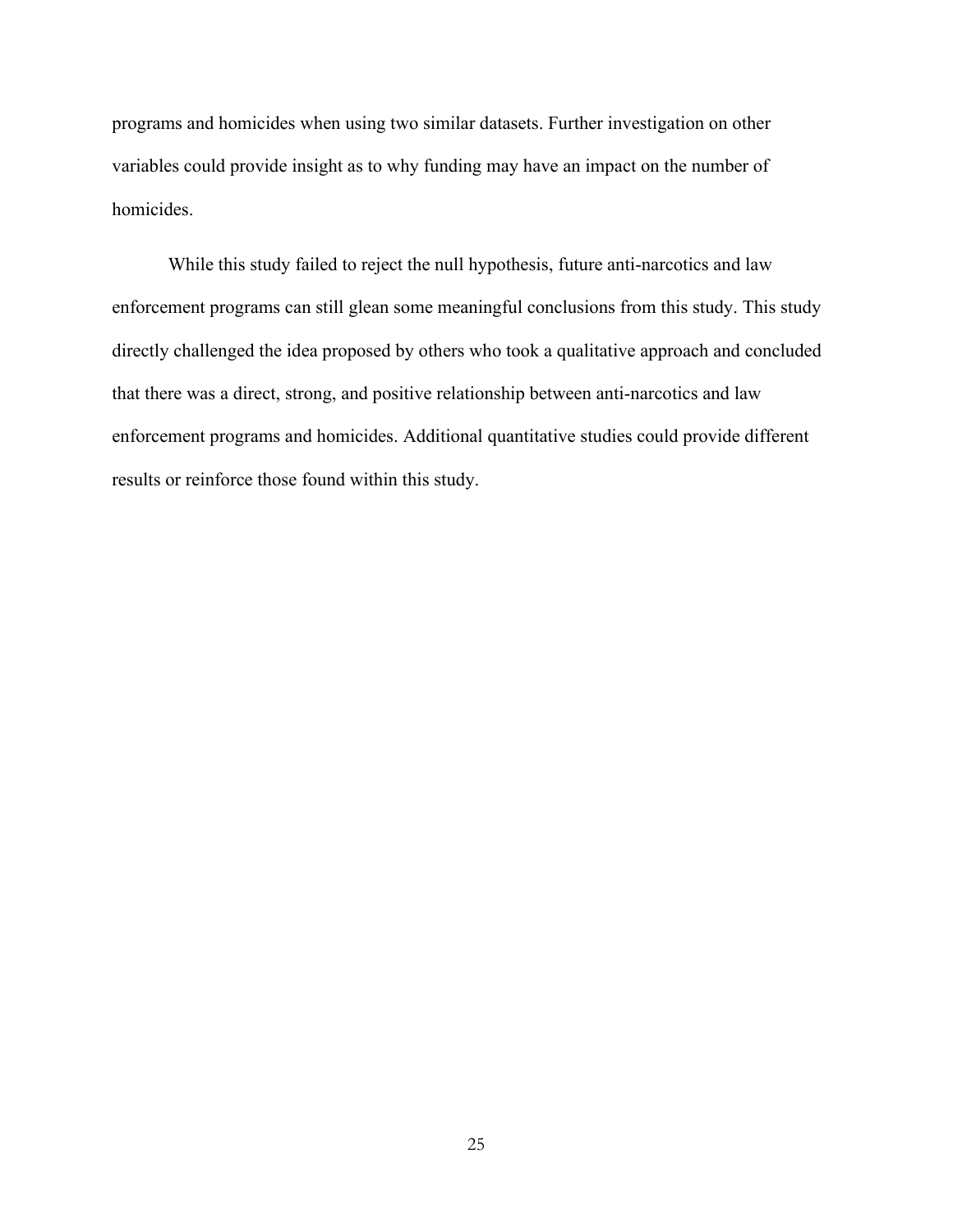#### **Bibliography**

- Aviles, William. 2008. "US Intervention in Colombia: The Role of Transnational Relations." *Bulletin of Latin American Research,* 27 (3): 410-429.
- Baudains, Peter, Jyoti Belur, Alex Braithwaite, Elio Marchione, and Shane Johnson. 2019. "The exacerbating effect of police presence: A multivariate point process analysis of the Naxal conflict." *Political Geography* 68: 12-22.
- Beittel, June S. 2020. "Mexico: Organized Crime and Drug Trafficking." Congressional Research Reports, 1-34.
- Braga, Anthony, and David Weisburd. 2012. "The Effects of Focused Deterrence Strategies on Crime: A Systematic Review and Meta-Analysis of the Empirical Evidence." *Journal of Research in Crime and Delinquency* 49 (3): 323-358.
- Brands, Hal. 2009. *Mexico's Narco-insurgency and US Counterdrug Policy.* US Army War College, 1-61.
- Carpenter, Ami C. 2013. "Changing Lenses: Conflict Analysis and Mexico's "Drug War"." *Latin American Politics and Society* 55 (3): 139-160.
- Ceballos, Miguel, and Gerard Martin. 2001. "Colombia: Between Terror and Reform." *Georgetown Journal of International Affairs* 2 (2): 87-96.
- Dell, Melissa. 2015. "Trafficking Networks and the Mexican Drug War." *American Economic Review* 105 (6): 1738-1779.
- Dion, Michelle, and Catherine Russler. 2008. "Eradication Efforts, the State, Displacement and Poverty: Explaining Coca Cultivation in Colombia during Plan Colombia." *Journal of Latin American Studies* 40 (3): 399-421.
- Ferreira, Rodrigo H. 2015. "The War on Drug Addiction: The Role of Misinformation in the Persistence of US Drug Policy." *Revue européenne des sciences sociales* 53 (1): 265-291.
- Hunt, Edward. 2019. "Staying the course in Mexico: the role of the US in the drug war, 2006– present." *Third World Quarterly* 40 (6): 1184-1205.
- Hylton, Forrest. 2010. "Plan Colombia: The Measure of Success." *The Brown Journal of World Affairs* 17 (1): 99-115.
- INEGI. 2021. *About Us.* Accessed September 2021. https://www.inegi.org.mx/inegi/quienes\_somos.html.
- —. 2021. *Indicator Bank.* Accessed September 2021. http://en.www.inegi.org.mx/app/indicadores/#divFV6300000264.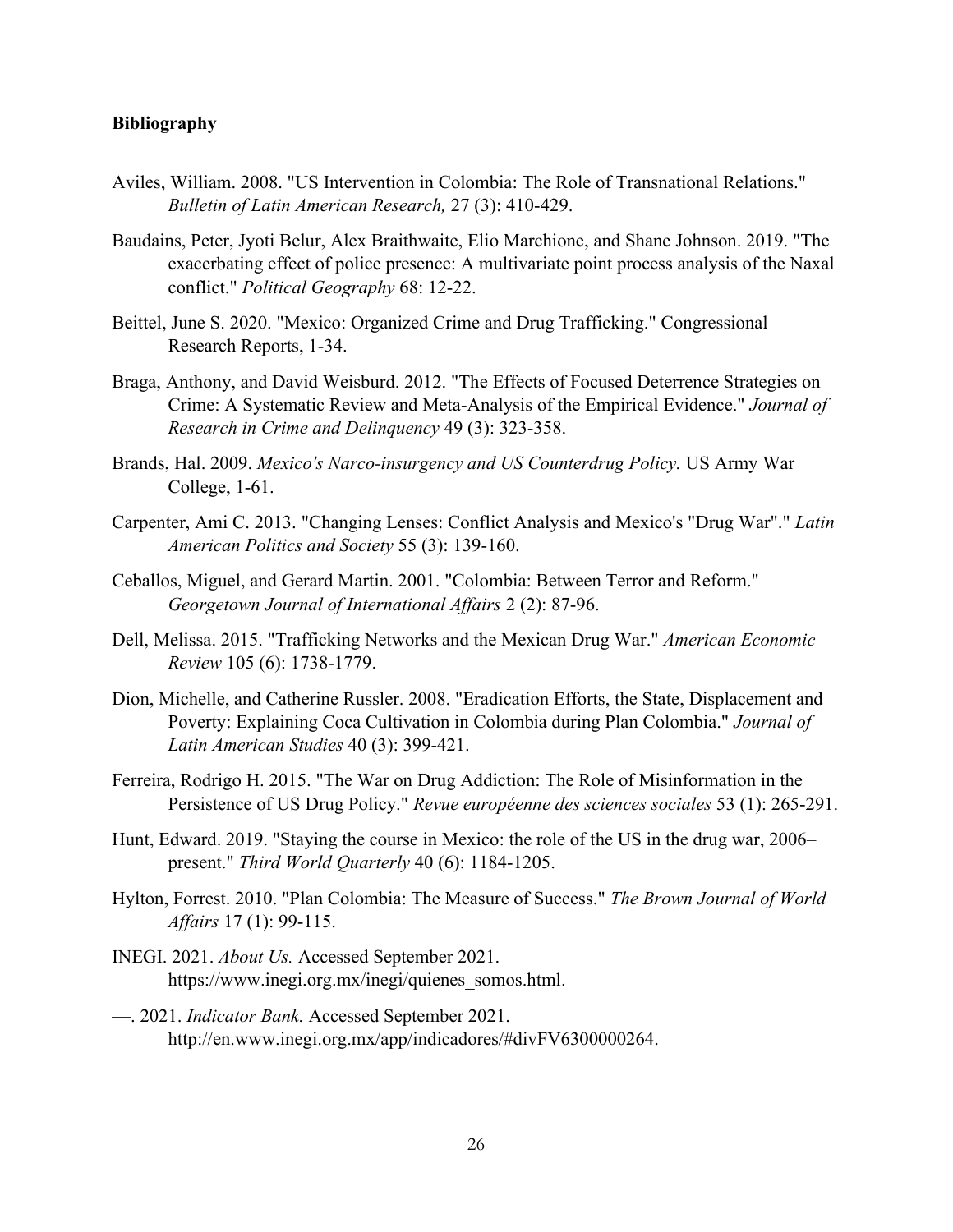- Marcy, William. 2014. "The End of Civil War, the Rise of Narcotrafficking and the Implementation of the Merida Initiative in Central America." *International Social Science Review* 89 (1): 1-36.
- Martinez-Fernandez, Andres. 2021. *Money Laundering and Corruption in Mexico.* American Enterprise Institute, 1-31.
- Mercille, Julien. 2011. "Violent Narco-Cartels or US Hegemony? The political economy of the 'war on drugs' in Mexico." *Third World Quarterly* 32 (9): 1637-1653.
- Ocampomi. 2021. *The Merida Initiative.* March 22. Accessed August 2021. https://mx.usembassy.gov/the-merida-initiative/.
- Oehme, Chester. 2010. "Plan Colombia." *Democracy and Security* 6 (3): 221-236.
- Ogbonna, Chinyere. 2012. "Rethinking USA Drug Policy." *Journal of Global Intelligence & Policy* 5 (9): 107-125.
- Peceny, Mark, and Michael Durnan. 2006. "The FARC's Best Friend: U.S. Antidrug Policies and the Deepening of Colombia's Civil War in the 1990s." *Latin American Politics and Society* 48 (2): 95-116.
- Rochlin, Jim. 2011. "Plan Colombia and the revolution in military affairs: the demise of the FARC." *Review of International Studies* 37 (2): 715-740.
- Taylor, Bruce, Christopher Koper, and Daniel Woods. 2011. "A randomized controlled trial of different policing strategies at hot spots of violent crime." *Journal of Experimental Criminology* 7: 149-181.
- The Associated Press. 2021. "In Mexico amid Covid pandemic, oxygen demand has led to crime." *NCB News*, January 27. Accessed September 2021. https://www.nbcnews.com/news/latino/mexico-amid-covid-pandemic-oxygen-demandhas-led-crime-n1255838.
- U.S. Agency for International Development. 2021. *Budget Dataset.* U.S. Department of State. July 26. Accessed September 2021. https://foreignassistance.gov/data.
- United Nations Office on Drugs and Crime. 2018. "Victims of Intentional Homicide." Data UNODC. Accessed October 29, 2021. https://dataunodc.un.org/content/homicide-rateoption-2.